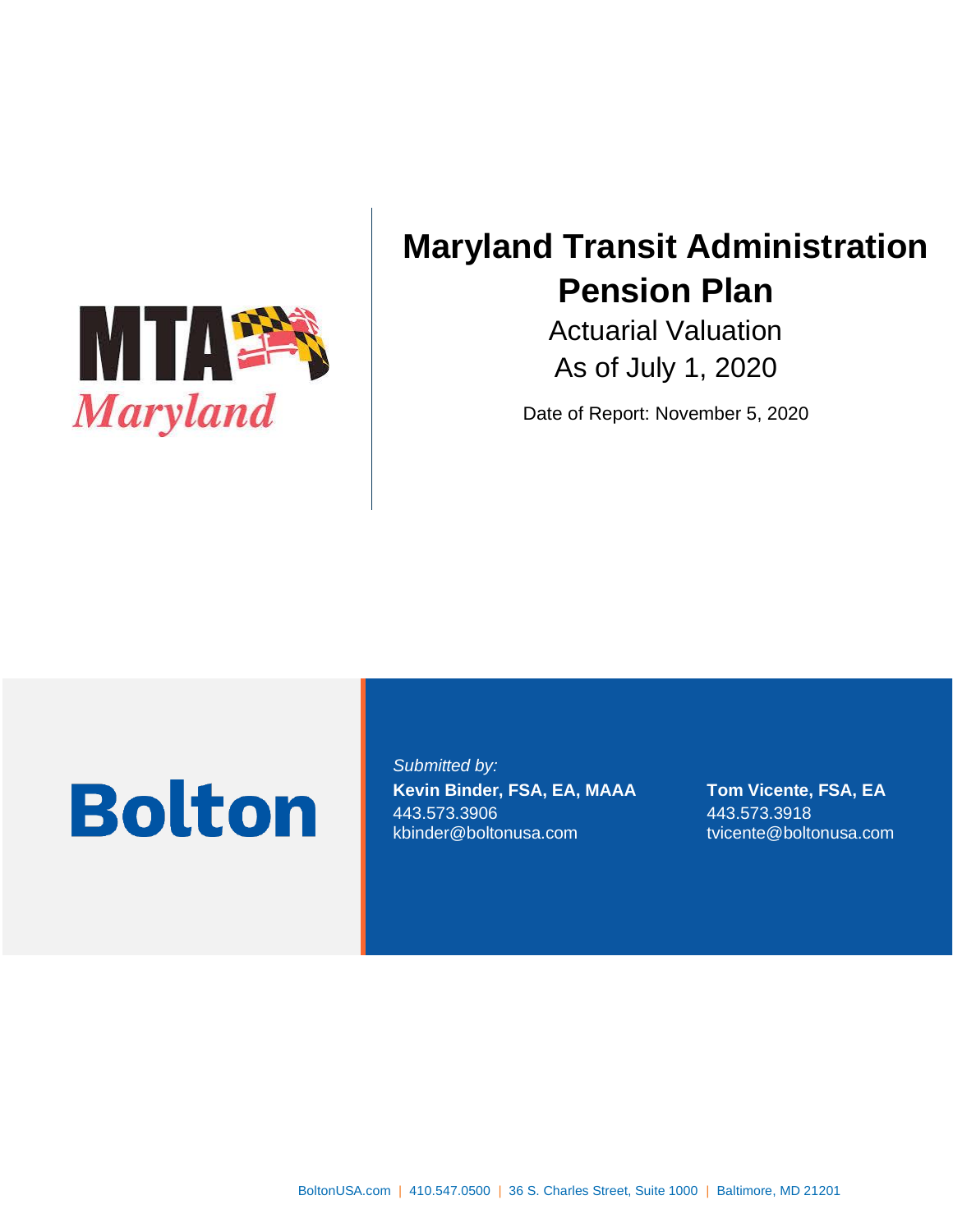

November 5, 2020

Glenn Davis Chief Financial Officer Maryland Transit Administration 6 St. Paul Street, 8th Floor Baltimore, MD 21202

Dear Glenn:

The following sets forth the actuarial valuation of the Maryland Transit Administration Pension Plan as of July 1, 2020. Section 1 of the report provides the executive summary while Sections 2 through 6 contain the development of the actuarially determined contribution for the 2021 fiscal year along with a summary of the census and asset data, plan provisions, assumptions and actuarial methods. Section 7 provides a glossary of many of the terms used in this report. The appendices of the report provide information for financial reporting as well as a 10-year projection of benefit payments and an actuarial certification.

We are available to answer any questions regarding the material in this report or to provide explanations or further details as appropriate. The undersigned credentialed actuaries meet the Qualification Standards of the American Academy of Actuaries to render the actuarial opinion contained in this report. We are not aware of any direct or material indirect financial interest or relationship, including investments or other services that could create a conflict of interest, that would impair the objectivity of our work.

Respectfully submitted,

 $47 < 8$ 

Kevin Binder, FSA, EA, MAAA Senior Consulting Actuary (443) 573-3906 kbinder@boltonusa.com

Thomas Vicente, FSA, EA

Senior Consulting Actuary (443) 573-3918 tvicente@boltonusa.com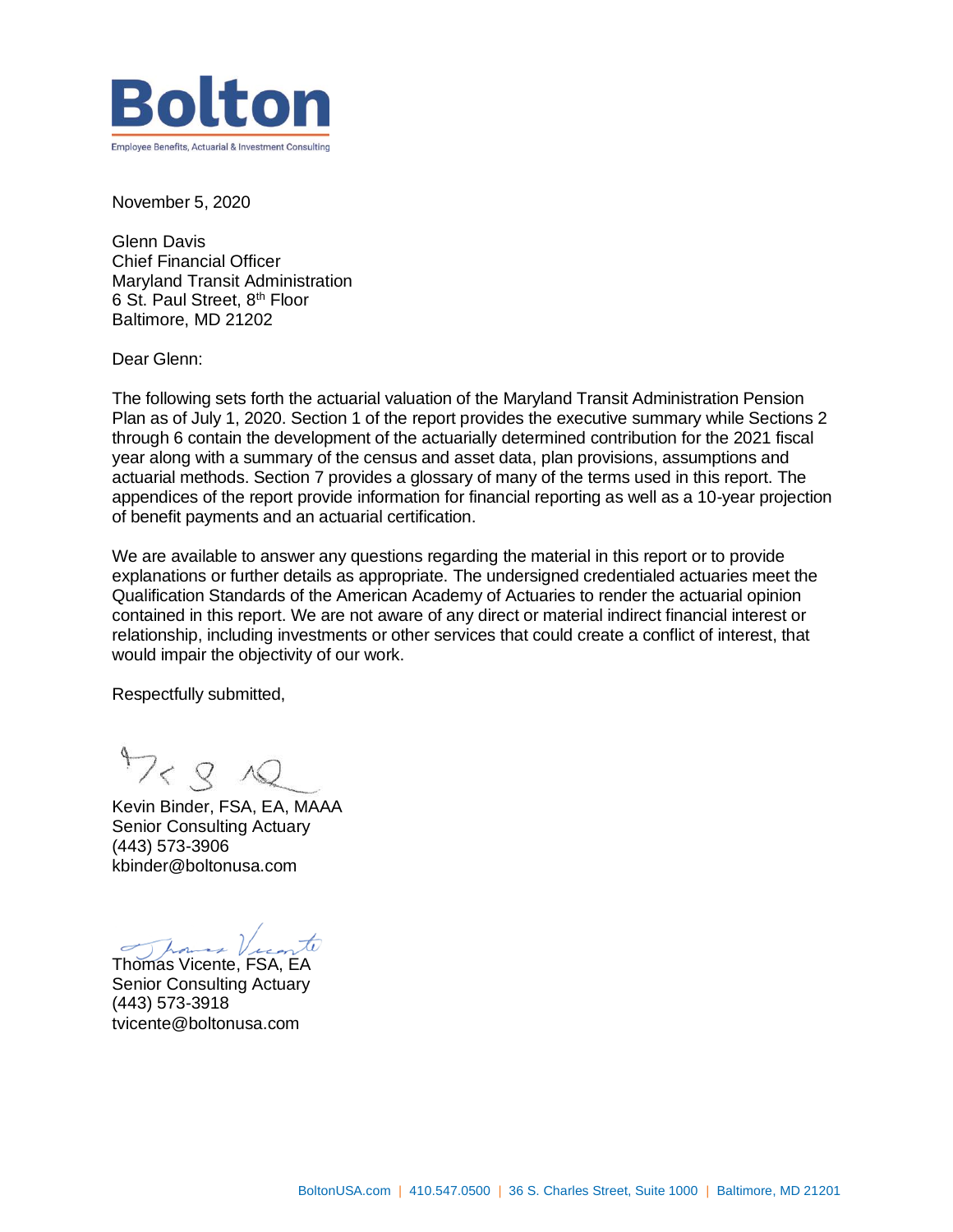

# **Table of Contents**

| Page |
|------|
|      |
|      |
|      |
|      |
|      |
|      |
|      |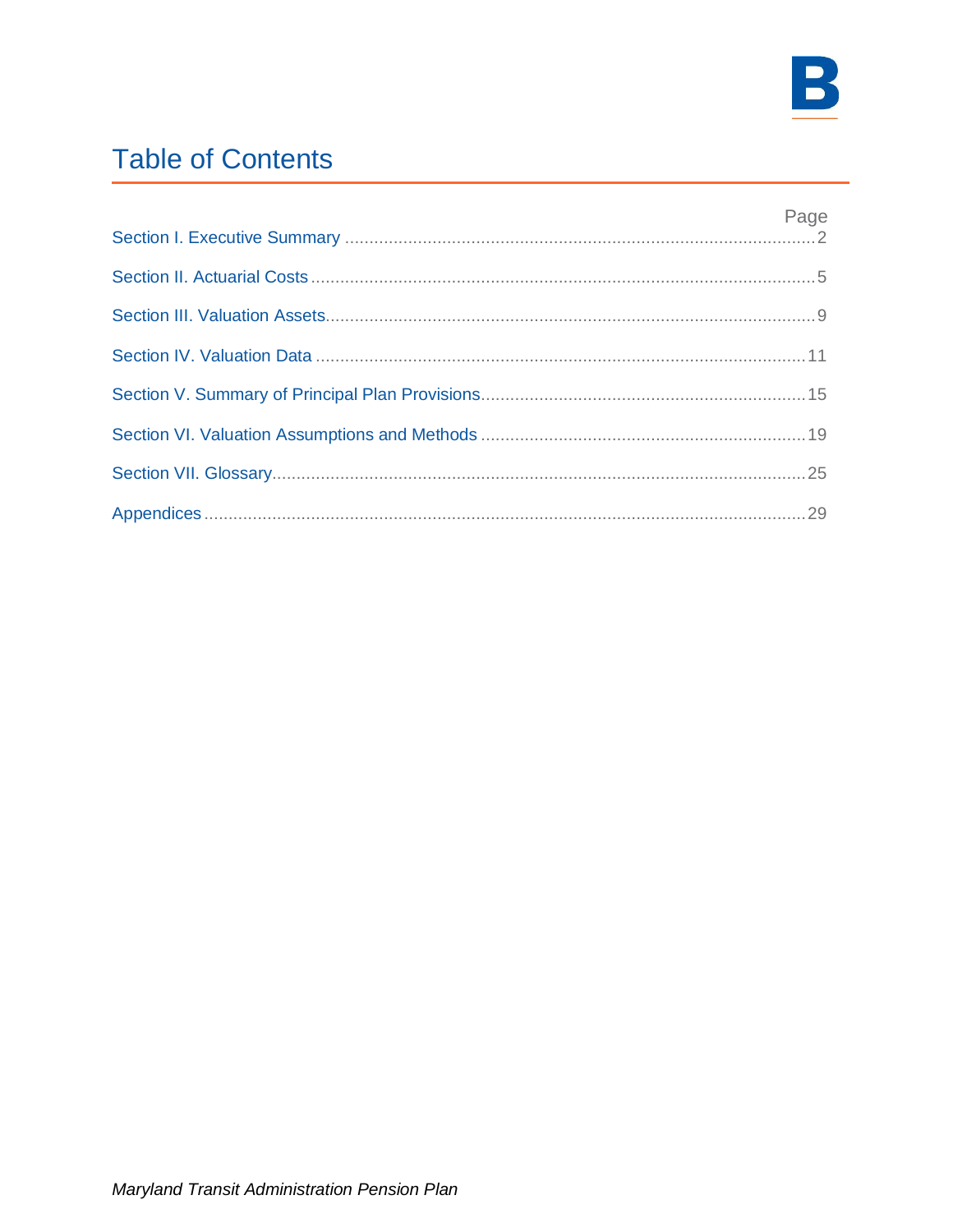

# Section I. Executive Summary

### **Background**

Bolton Partners, Inc. has prepared the following report that sets forth the actuarially determined contribution for FYE 2021 for the Maryland Transit Administration Pension Plan.

### Actuarially Determined Contribution (ADC)

The actuarially determined contribution has increased from \$55.2 million to \$58.8 million. The largest component of the increase was due to greater than expected salary increases largely due to Local 1300 which, due to the timing of the contract ratification, reflected an additional year of salary increases due to a retroactive payment in FY20. Other increases include granting of COLA's to retirees and beneficiaries in the Local 2 Union through 2022 and lowering of the discount rate from 7.45% to 7.40% to keep in line with the State Assumption. See chart below for a full reconciliation of the change in the ADC.

| <b>Actuarially Determined Contribution</b> | <b>FYE 2020</b> | <b>FYE 2021</b> |
|--------------------------------------------|-----------------|-----------------|
| <b>Actuarially Determined Contribution</b> | \$55,213,341    | \$58,841,684    |
| Percent of total base payroll <sup>1</sup> | 36.87%          | 37.30%          |

### Experience Analysis

The following table reconciles the Actuarially Determined Contribution by the factors that affected the cost:

| <b>Comparison of Current and Previous Valuation's</b><br><b>Actuarially Determined Contribution (ADC)</b> |          |
|-----------------------------------------------------------------------------------------------------------|----------|
| (in Thousands)                                                                                            |          |
| <b>Reconciliation of Actuarially Determined Contribution</b>                                              |          |
| ADC for FYE 2020                                                                                          | \$55,213 |
| Expected Increase/(Decrease)                                                                              | 235      |
| Increase/(Decrease) due to Actual vs. Expected Contribution                                               | 961      |
| Increase/(Decrease) due Actual vs. Expected Rate of Return on Assets                                      | 238      |
| Increase/(Decrease) due to Demographic Experience                                                         | 263      |
| Increase/(Decrease) due to Salary Increases Greater than Expected                                         | 1,046    |
| Increase/(Decrease) due to Local 2 Plan Changes                                                           | 314      |
| Increase/(Decrease) due to Lowering Discount Rate to 7.40%                                                | 572      |
| ADC for FYE 2021                                                                                          | \$58,842 |

<sup>1</sup> Although the ADC is shown here as a percentage of base payroll, Plan benefits are based on total remuneration including overtime, limited to 2,392 pay hours in each calendar year.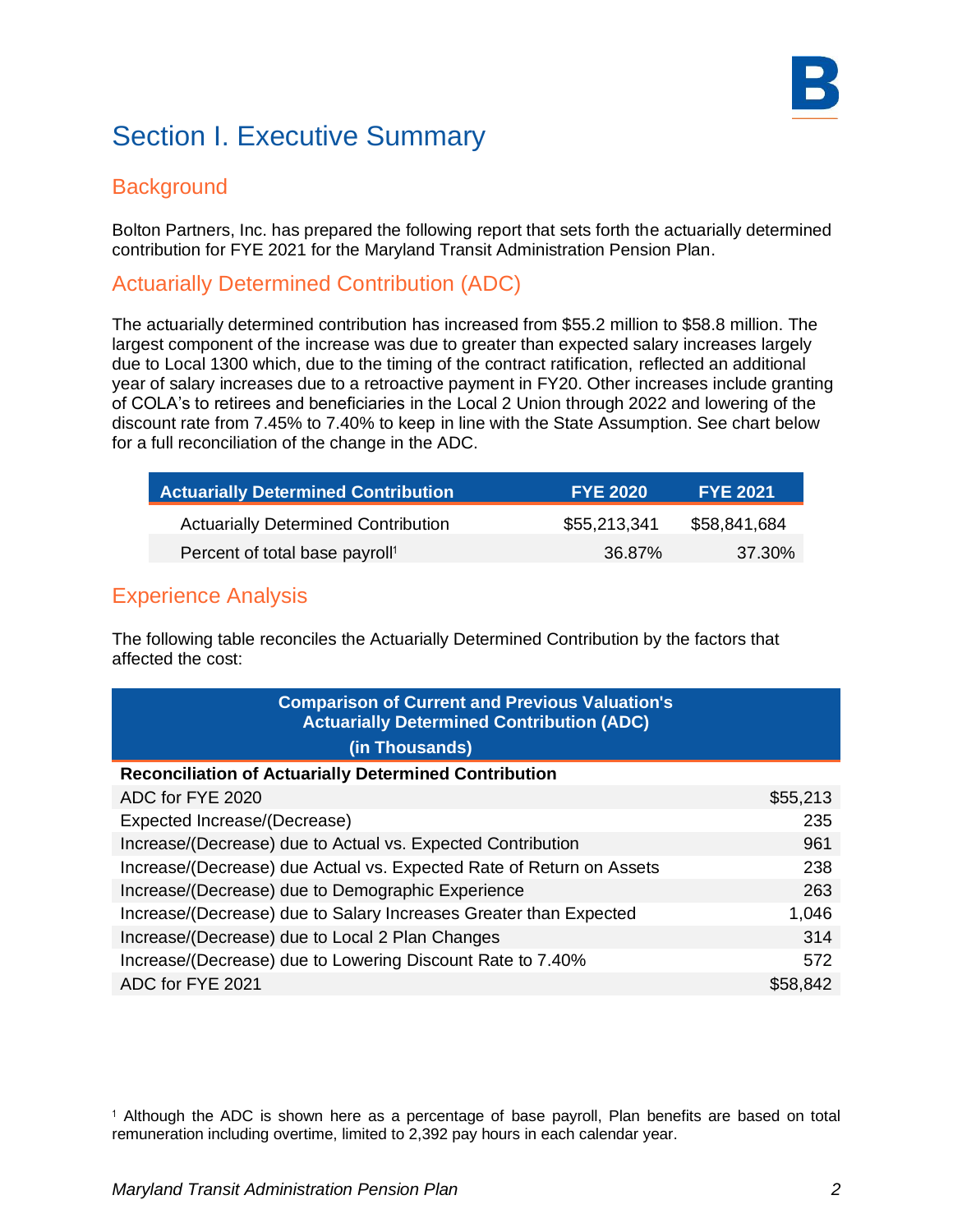

# Section I. Executive Summary

### Reconciliation of Funded Status and Unfunded Actuarial Liability

The following table reconciles the plans UAL and Funded Percentage from the prior valuation to the current valuation.

| <b>Comparison of Current and Previous Valuation's Unfunded Liability and Funded Status</b><br>(UAL In Thousands) |                 |  |  |  |
|------------------------------------------------------------------------------------------------------------------|-----------------|--|--|--|
| <b>UAL</b>                                                                                                       | <b>Funded %</b> |  |  |  |
| 450,041                                                                                                          | 42.96%          |  |  |  |
| (15, 716)                                                                                                        | 3.47%           |  |  |  |
| 10,481                                                                                                           | $-1.29%$        |  |  |  |
| 3,700                                                                                                            | $-0.46%$        |  |  |  |
| 10,751                                                                                                           | $-0.58%$        |  |  |  |
| 9,280                                                                                                            | $-0.49%$        |  |  |  |
| 1,108                                                                                                            | $-0.06%$        |  |  |  |
| 4,675                                                                                                            | $-0.25%$        |  |  |  |
| 474,320                                                                                                          | 43.30%          |  |  |  |
|                                                                                                                  |                 |  |  |  |

### Summary of Plan Results

|                                            |               |               | $\%$       |
|--------------------------------------------|---------------|---------------|------------|
|                                            | 7/1/2019      | 7/1/2020      | Change     |
| <b>Participant Counts</b>                  |               |               |            |
| Active                                     | 2,642         | 2,615         | $(1.02\%)$ |
| Participants Receiving a Benefit           | 1,950         | 2,005         | 2.82%      |
| <b>Terminated Vested Participants</b>      | 550           | 518           | (5.82%)    |
| <b>Total</b>                               | 5,142         | 5,138         | $(0.08\%)$ |
|                                            |               |               |            |
| Annual Base Pay of Active Members          | \$149,767,952 | \$157,761,162 | 5.34%      |
|                                            |               |               |            |
| <b>Assets and Liabilities</b>              |               |               |            |
| <b>Actuarial Liability</b>                 | \$789,044,109 | \$836,613,531 | 6.03%      |
| <b>Actuarial Value of Assets</b>           | \$339,002,828 | \$362,292,739 | 6.87%      |
| <b>Unfunded Actuarial Liability</b>        | \$450,041,281 | \$474,320,792 | 5.39%      |
| <b>Funded Ratio</b>                        | 42.96%        | 43.30%        | 0.79%      |
|                                            |               |               |            |
| <b>Contributions</b>                       |               |               |            |
| <b>Employer Normal Cost</b>                | \$8,831,433   | \$8,644,208   | (2.12%)    |
| <b>Amortization Payment</b>                | \$46,381,908  | \$50,197,476  | 8.23%      |
| <b>Actuarially Determined Contribution</b> | \$55,213,341  | \$58,841,684  | 6.57%      |
| <b>Assumed Payment Date</b>                | 09/01/2019    | 09/01/2020    |            |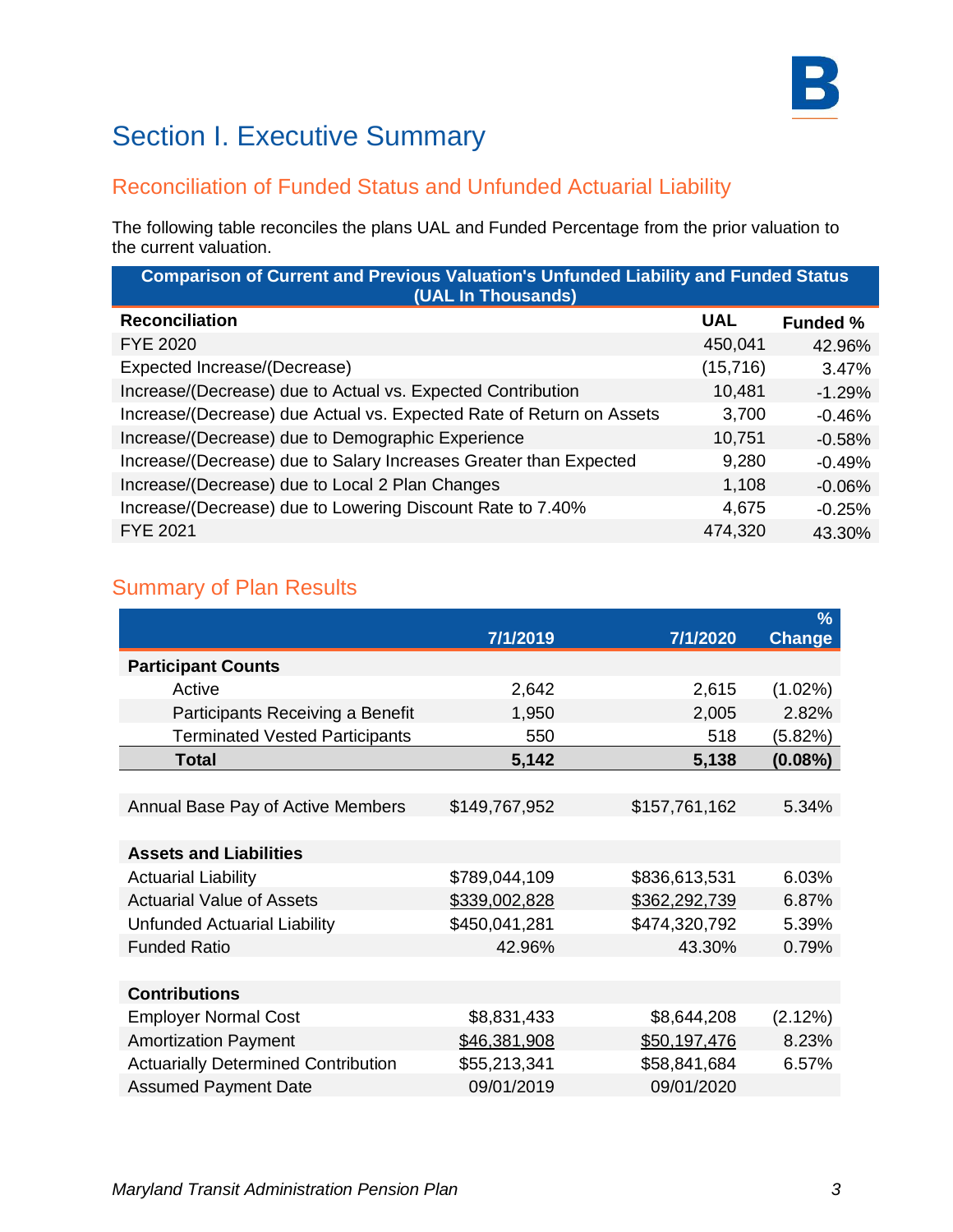# Section I. Executive Summary

### Demographic Assumptions

The demographic assumptions were reviewed as part of the experience study, report dated August 16, 2019. All changes that were proposed in the experience study were incorporated into this valuation. A detailed summary of these assumptions can be found in Section 6.

### Economic Assumptions

The economic assumptions were reviewed as part of the experience study and are discussed in the report dated August 16, 2019. All changes that were proposed in the report were incorporated into this valuation. A detailed summary of these assumptions can be found in Section 6.

### Changes in Method, Assumptions, and Plan Amendments

The following changes to actuarial assumptions, methods, and plan provisions are reflected in this valuation:

- Local 2 Union active employees went from contributing 2% of pay to 3% of pay effective 7/1/2020 and 4% of pay effective 7/1/2021.
- Local 2 Union inactive participants are now assumed to receive a 2.1% COLA in 2020, 2021, and 2022
- The discount rate was lowered from 7.45% to 7.40%

### Projection of Expected Benefit Payments

The projection of expected benefit payments is shown in Appendix 3.

### Sources of Information

The July 1, 2020 participant data and market value of assets were provided by, or at the direction of, the MTA. While we have reviewed this data for consistency and completeness, we have not audited this data.

### Actuarial Statement

We are available to answer any questions on the material in this report or to provide explanations or further details as appropriate. As noted in the Actuarial Certification in Appendix 5, we believe that the actuarial assumptions and methods used in this report are reasonable and appropriate for the purposes of this report, and fairly present the current financial situation of the Plan.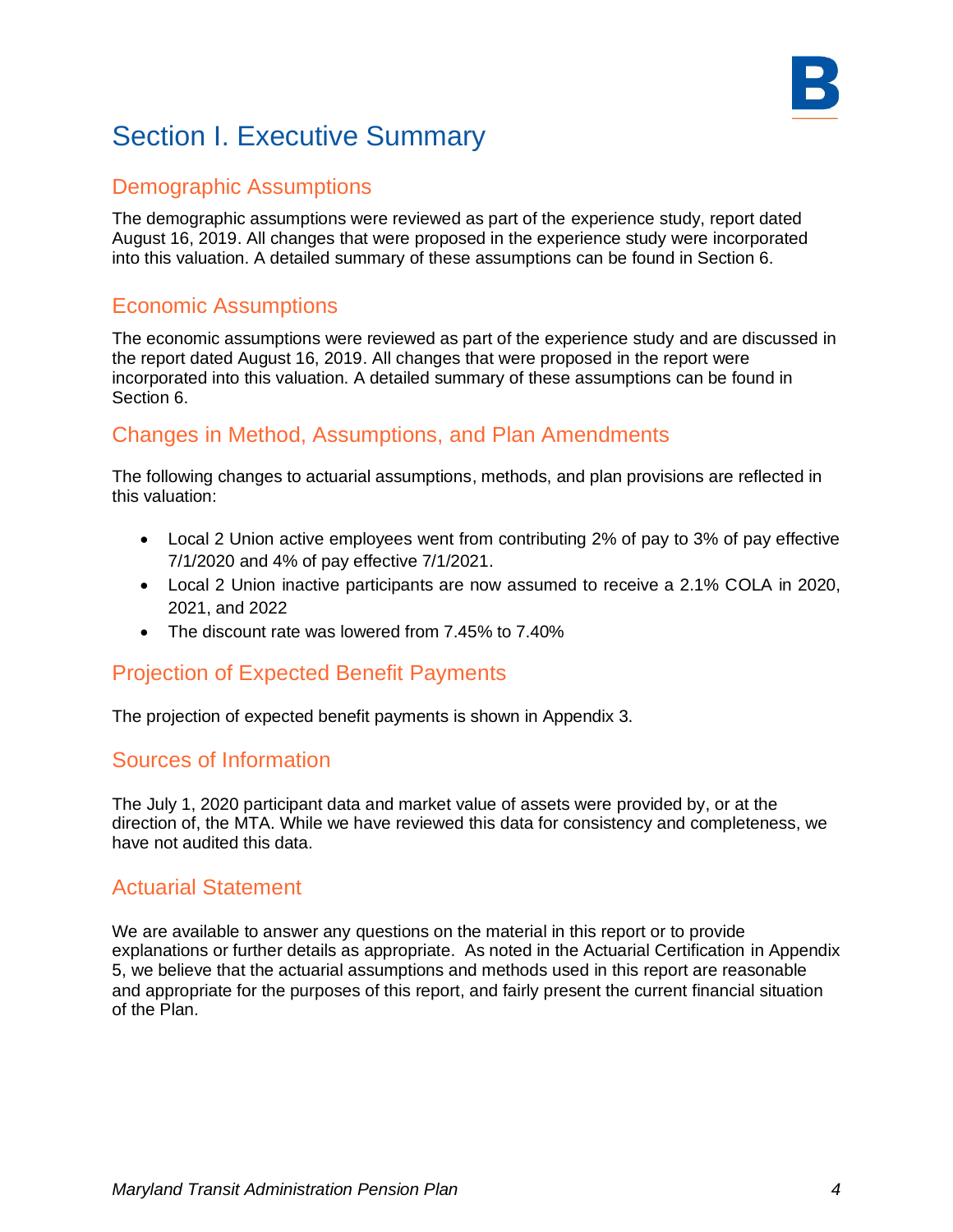

### **Liabilities**

Below is a summary of the actuarial accrued liability of future benefits expected to be paid from the Plan.

## Unfunded Liability

| 1. Actuarial accrued liability at July 1, 2020              |   |             |
|-------------------------------------------------------------|---|-------------|
| a. Active participants                                      | S | 409,481,509 |
| b. Vested terminated participants                           |   | 21,884,518  |
| c. Retired participants, QDRO's, and beneficiaries          |   | 340,772,446 |
| d. Disabled participants and disabled beneficiaries         |   | 64,475,058  |
| e. Total                                                    |   | 836,613,531 |
| 2. Actuarial asset value at July 1, 2020                    |   | 362,292,739 |
| 3. Unfunded actuarial liability at July 1, 2020 (1.e. - 2.) |   | 474,320,792 |
| 4. Funded ratio on July 1, 2020 (2. $\div$ 1.e)             |   | 43.30%      |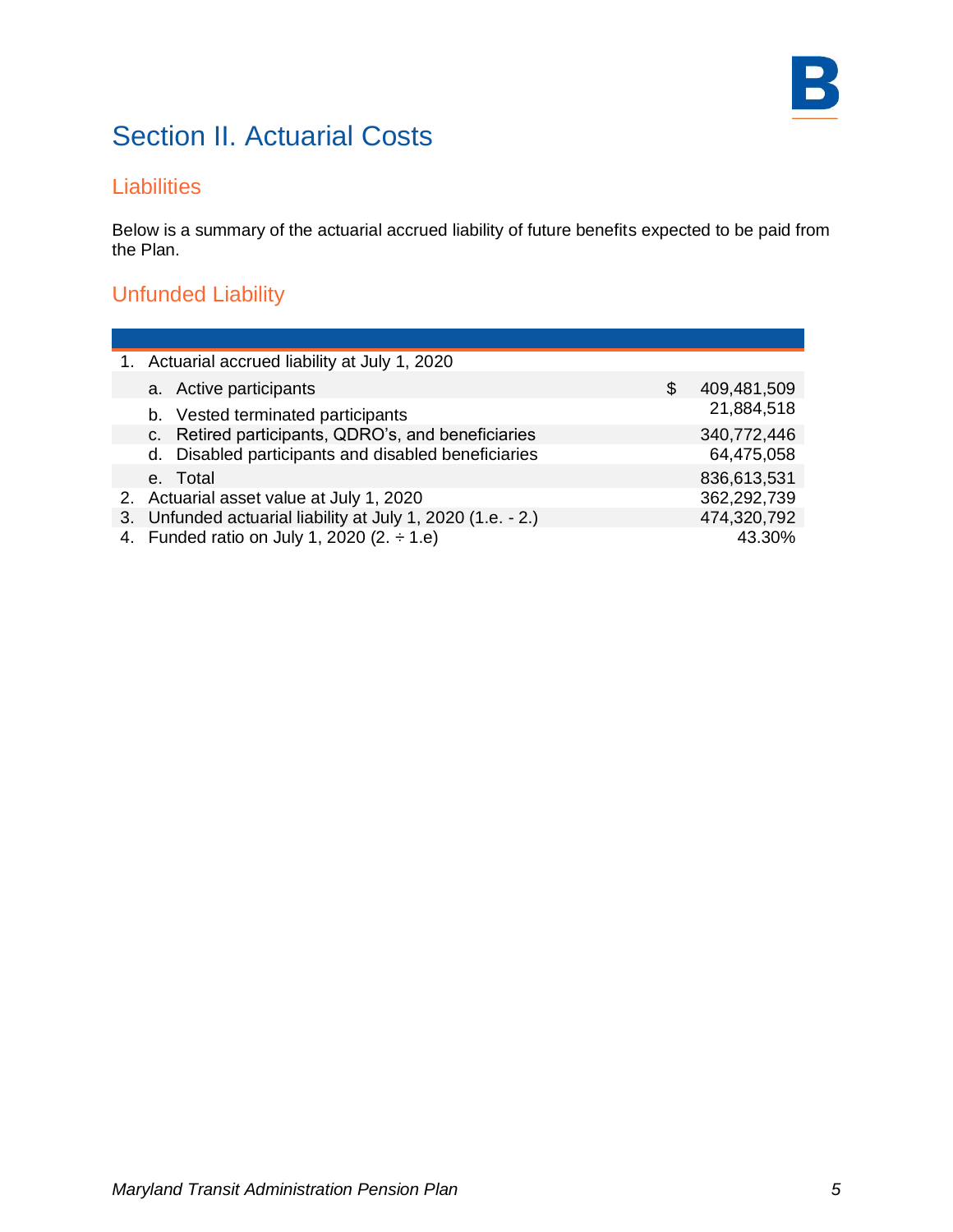

## Reconciliation of Unfunded Liability

|    | 1. Unfunded actuarial liability at July 1, 2019                                                                   | \$<br>450,041,281 |
|----|-------------------------------------------------------------------------------------------------------------------|-------------------|
|    | 2. Normal cost at July 1, 2019                                                                                    | 8,726,299         |
|    | 3. Interest on (1. + 2.) to June 30, 2020 at 7.45% per annum                                                      | 34,178,185        |
| 4. | <b>Expected contribution</b>                                                                                      | 55,213,341        |
|    | 5. Interest on contribution to June 30, 2020 at 7.45% (contribution is<br>assumed to be made as of September 1st) | 3,407,140         |
|    | 6. Projected unfunded actuarial liability at July 1, 2020 $(1. + 2. + 3. - 4. -5.)$                               | 434,325,284       |
|    |                                                                                                                   |                   |
|    | 7. Change in unfunded actuarial liability due to changes in plan                                                  | 1,108,193         |
|    | 8. Change in unfunded actuarial liability due to change in discount rate                                          | 4,675,175         |
|    | 9. Expected unfunded actuarial liability at July 1, 2020 (6. $+ 7. + 8.$ )                                        | 440,108,652       |
|    | 10. Actual unfunded actuarial liability at July 1, 2020                                                           | 474,320,792       |
|    | 11. Actuarial gain/(loss) at July 1, 2020 (9. - 10.)*                                                             | (34, 212, 140)    |

\*The components of the Actuarial gain/(loss) are summarized in the following table:

| <b>Actuarial Gain/(Loss)</b>                                 |        |
|--------------------------------------------------------------|--------|
| Gain/(Loss) due to Actual vs. Expected Contribution          | 10,481 |
| Gain/(Loss) due Actual vs. Expected Rate of Return on Assets | 3,700  |
| Gain/(Loss) due to Demographic Experience                    | 10,751 |
| Gain/(Loss) due to Salary Increases Greater than Expected    | 9,280  |
| <b>Total Gain/(Loss)</b>                                     | 34,212 |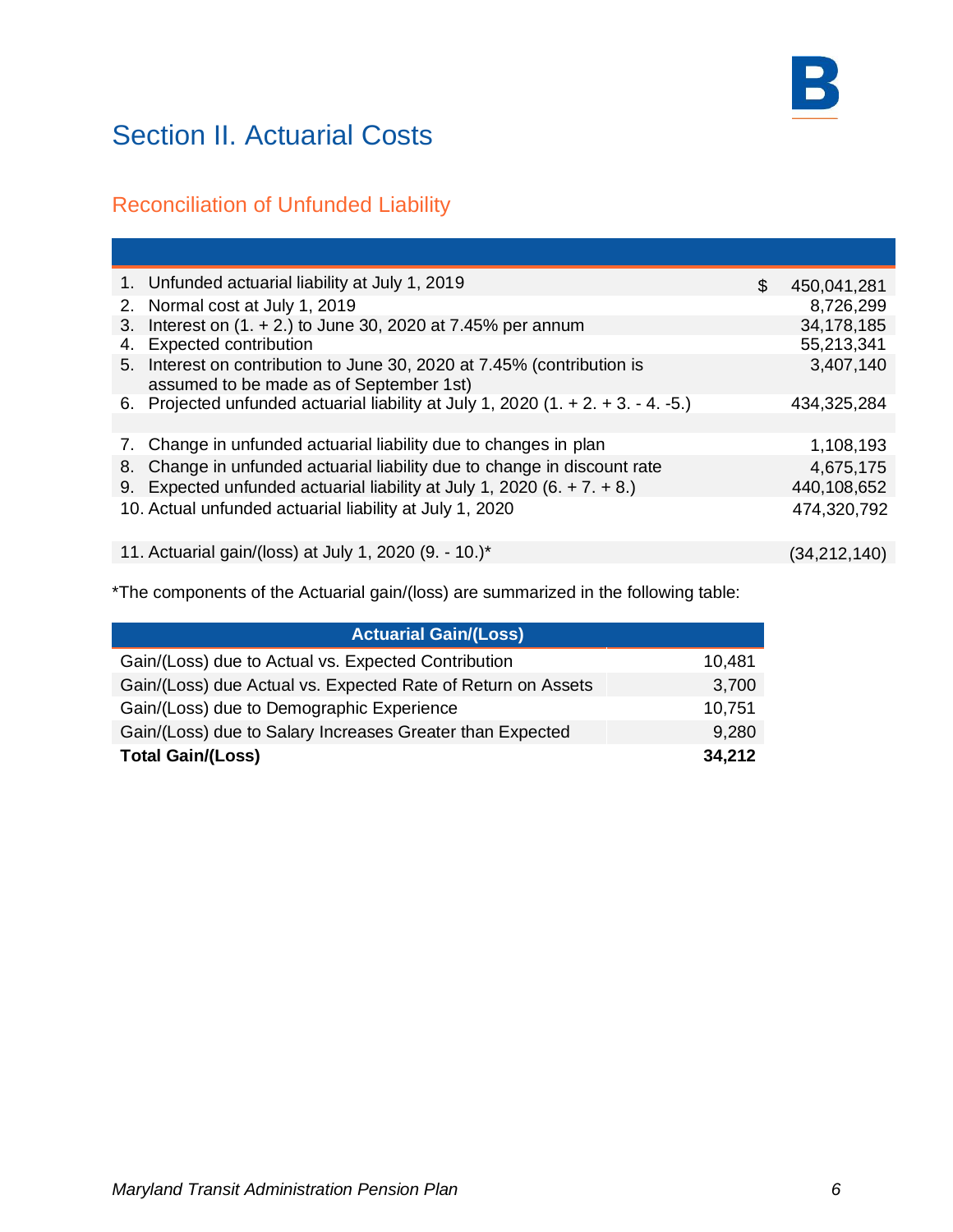

### Normal Cost

|    | <b>Normal Cost</b>                              | 7/1/2019        | 7/1/2020        |
|----|-------------------------------------------------|-----------------|-----------------|
|    | <b>Retirement benefits</b>                      | \$<br>8,090,608 | \$<br>8,094,560 |
| 2. | Vested termination benefits                     | 678,005         | 648,176         |
|    | 3. Preretirement death benefits                 | 178,371         | 177,942         |
| 4. | <b>Disability benefits</b>                      | 2,543,108       | 2,527,670       |
| 5. | <b>Employee Contributions</b>                   | (2,763,793)     | (2,906,382)     |
|    | 6. Total normal cost $(1. + 2. + 3. + 4. + 5.)$ | 8,726,299       | 8,541,966       |
| 7. | Interest on normal cost to September 1          | 105,134         | 102,242         |
| 8. | Projected normal cost for plan year $(6. + 7.)$ | 8,831,433       | 8,644,208       |

### Actuarially Determined Contribution

The breakdown of the actuarially determined contribution into normal cost and amortization payment is illustrated below.

Contributions are assumed to be made on September 1. The amortization payment for the unfunded actuarial liability is determined assuming payment as of September 1 of each year and the normal cost, which is determined as of July 1 is adjusted to September 1 as well.

| <b>Actuarially Determined Contribution</b>         | <b>FYE 2020</b> | <b>FYE 2021</b> |
|----------------------------------------------------|-----------------|-----------------|
| Normal cost                                        | 8,831,433<br>S  | 8,644,208<br>S  |
| 2. Amortization amount                             | 46,381,908      | 50,197,476      |
| 3. Actuarially determined contribution $(1. + 2.)$ | 55,213,341      | 58,841,684      |
| 4. Base payroll <sup>2</sup>                       | 149,767,952     | 157,761,162     |
| 5. Contribution as a percentage of base<br>payroll | 36.87%          | 37.30%          |

<sup>2</sup> Although the ADC is shown here as a percentage of base payroll, Plan benefits are based on total remuneration including overtime, limited to 2,392 pay hours in each calendar year.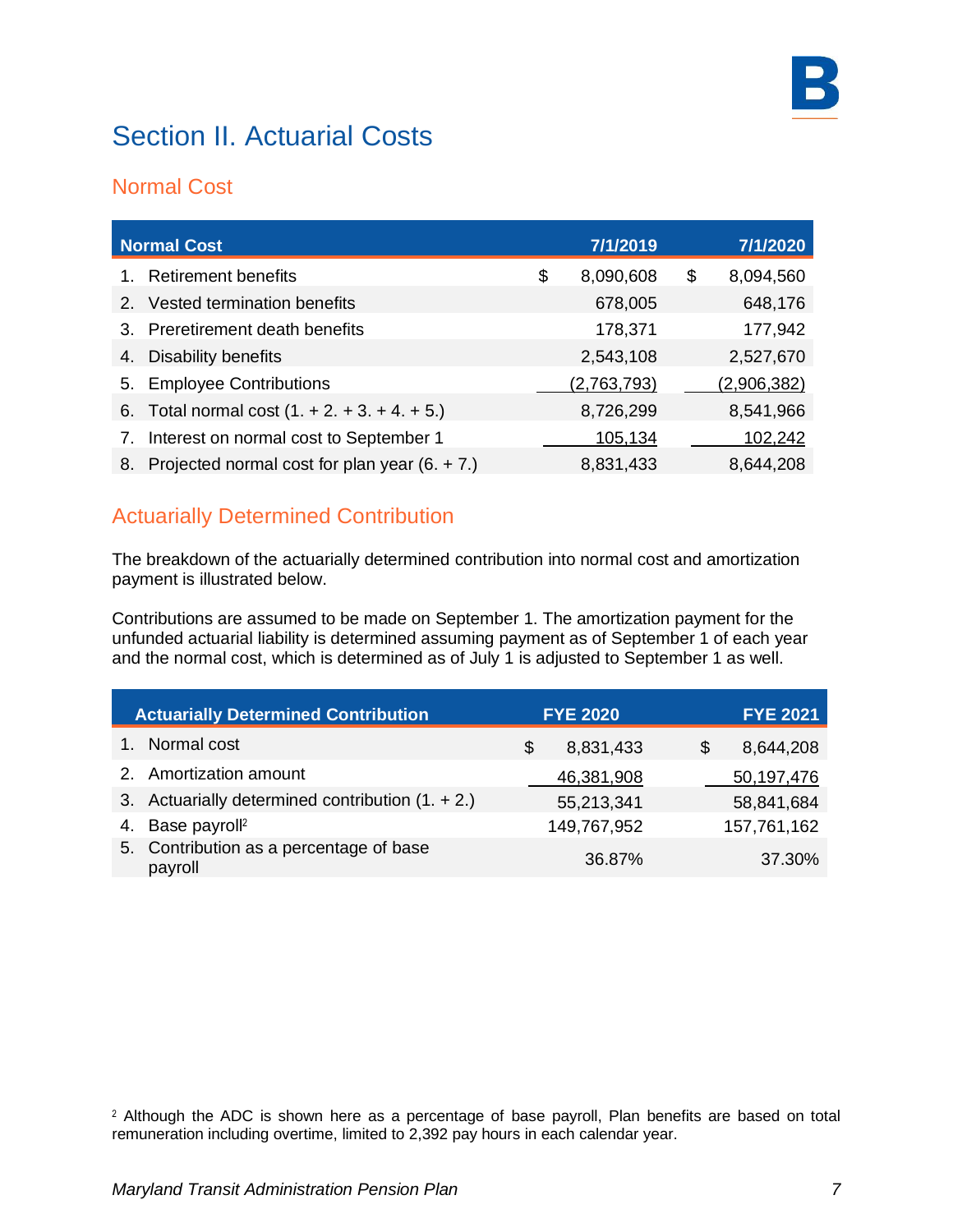

Amortizations

| <b>Description</b>                          | <b>Date</b><br><b>Established</b> | <b>Initial</b><br><b>Amount</b> | <b>Initial</b><br><b>Amortization</b><br><b>Years</b> | 7/1/2020<br><b>Outstanding</b><br><b>Balance</b> | <b>Remaining</b><br><b>Amortization</b><br><b>Years</b> | 9/1/2020<br><b>Amortization</b><br><b>Amount</b> |
|---------------------------------------------|-----------------------------------|---------------------------------|-------------------------------------------------------|--------------------------------------------------|---------------------------------------------------------|--------------------------------------------------|
| Initial                                     | 7/01/2019                         | 391,292,358                     | 25                                                    | 385,494,366                                      | 24                                                      | 32,789,611                                       |
| Plan Amendment (COLA Award)                 | 7/01/2019                         | 29,831,247                      | 3                                                     | 20,592,851                                       | 2                                                       | 10,791,440                                       |
| <b>Assumption Change</b>                    | 7/01/2019                         | 208,201                         | 20                                                    | 203,366                                          | 19                                                      | 19,100                                           |
| <b>Plan Amendment</b>                       | 7/01/2019                         | 261,181                         | 12                                                    | 246,963                                          | 11                                                      | 31,653                                           |
| <b>Experience Loss</b>                      | 7/01/2019                         | 28,448,294                      | 20                                                    | 27,787,738                                       | 19                                                      | 2,609,760                                        |
| Assumption Change (lowering<br>DR to 7.40%) | 7/01/2020                         | 4,675,175                       | 20                                                    | 4,675,175                                        | 20                                                      | 428,830                                          |
| Plan Amendment (COLA Award)                 | 7/01/2020                         | 1,059,019                       | 3                                                     | 1,059,019                                        | 3                                                       | 383,016                                          |
| Plan Amendment (EE Cont Inc.)               | 7/01/2020                         | 49,174                          | 12                                                    | 49,174                                           | 12                                                      | 5,959                                            |
| <b>Experience Loss</b>                      | 7/01/2020                         | 34,212,140                      | 20                                                    | 34,212,140                                       | 20                                                      | 3,138,107                                        |
| <b>Total</b>                                |                                   |                                 |                                                       | 474,320,792                                      |                                                         | 50,197,476                                       |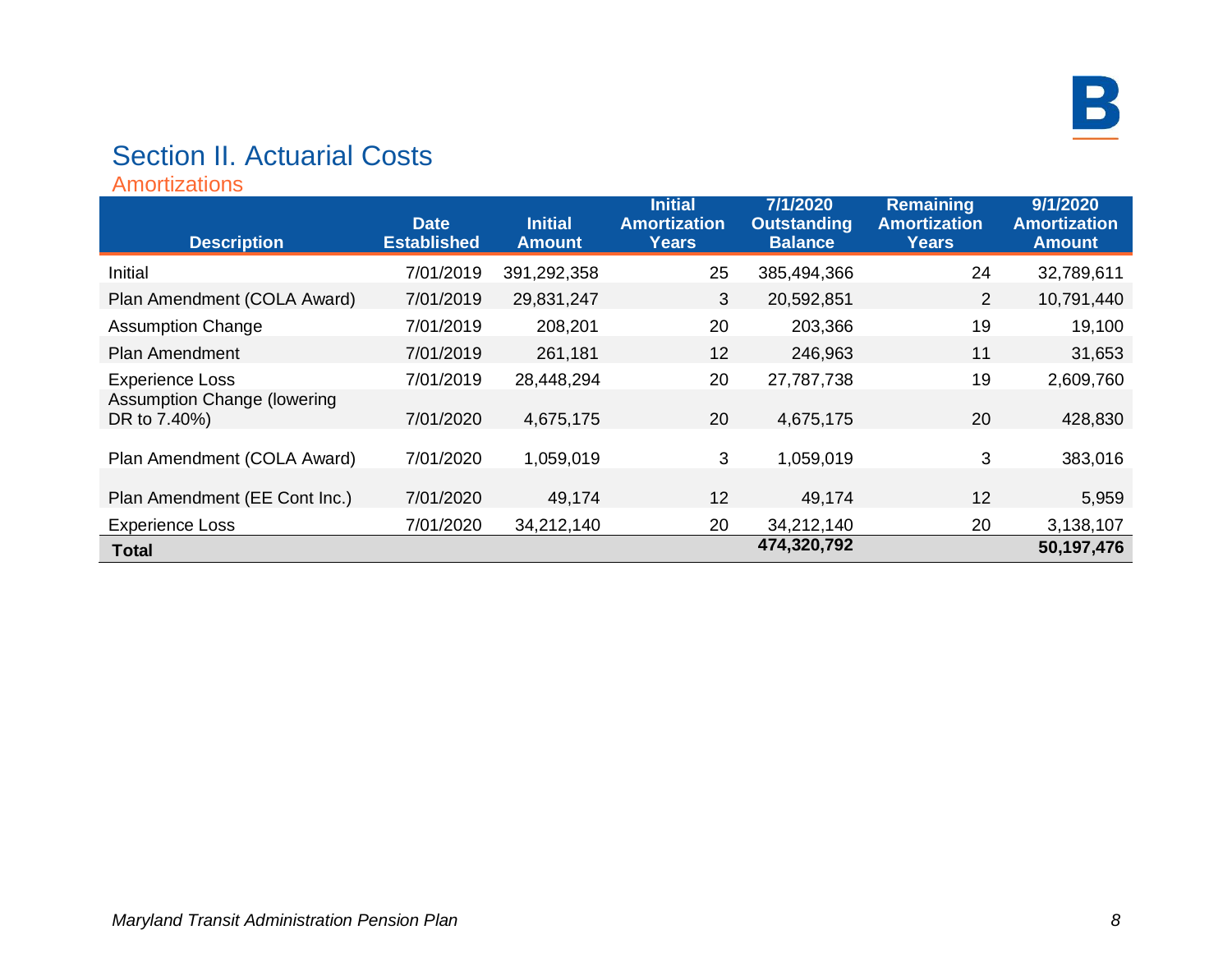# Section III. Valuation Assets

### Reconciliation of Assets

Below is a reconciliation of assets from the prior valuation date of July 1, 2019 to the current valuation date of July 1, 2020.

|                   |                                                           | 7/01/2019 to<br>6/30/2020 |
|-------------------|-----------------------------------------------------------|---------------------------|
| (1)               | <b>Beginning of year assets</b>                           |                           |
|                   | (a) Beginning of year assets                              | \$322,304,417             |
|                   | (b)<br>Market Value Adjustment                            | 0                         |
|                   | (c) Adjusted beginning of year assets                     | \$322,304,417             |
| (2)               | <b>Additions</b>                                          |                           |
|                   | <b>Employer contributions</b><br>(a)                      | \$43,249,926              |
|                   | <b>Employee contributions</b><br>(b)                      | 4,609,744                 |
|                   | Investment income & Dividends<br>(c)                      | 20,125,256                |
|                   | Increase/(Decrease) in Market Value of Investments<br>(d) | (7, 293, 444)             |
|                   | (e) Total receipts $[(a) + (b) + (c) + (d)]$              | \$60,691,482              |
| (3)               | <b>Deductions</b>                                         |                           |
|                   | (a) Benefit payments                                      | \$44,432,068              |
|                   | (b)<br>Administrative expenses                            | 2,651,571                 |
|                   | (c)<br>Investment expenses                                | 0                         |
|                   | (d) Total disbursements [(a) + (b) + (c)]                 | \$47,083,639              |
| $\left( 4\right)$ | Net increase $[2(e) - 3(d)]$                              | \$13,607,843              |
| (5)               | Net assets $[1(c) + 4]$                                   | \$335,912,260             |
| (6)               | <b>Refund Due</b>                                         | 0                         |
| (7)               | Market Value of Assets as of July 1, 2020 [5 - 6]         | \$335,912,260             |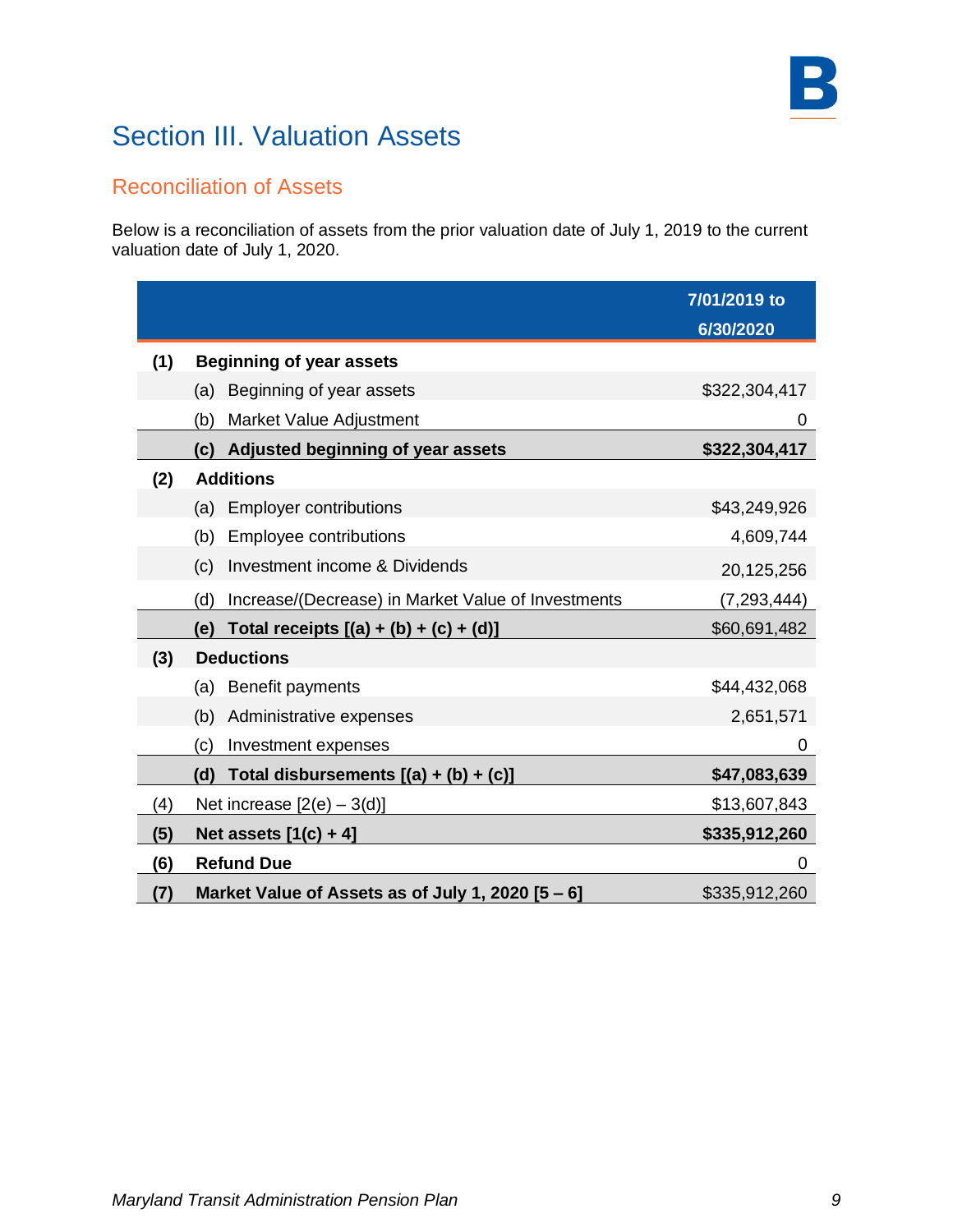# Section III. Valuation Assets

### Calculation of Actuarial Asset Value

The actuarial asset value represents a "smoothed" value developed by the actuary to reduce the volatile results that could develop due to short-term fluctuations in the market value of assets. The actuarial value of assets is equal to the expected actuarial value of assets, plus one-fifth of the difference between the actual market value and the expected actuarial value of assets.

| 1. Actuarial Value of Assets as of July 1, 2019                     | S. | 339,002,828    |
|---------------------------------------------------------------------|----|----------------|
| 2. Contributions for the 2019 - 2020 plan year                      |    | 43,249,926     |
| 3. Employee Contributions for the 2019 - 2020 plan year             |    | 4,609,744      |
| 4. Benefit payments during the 2019 - 2020 plan year                |    | 44,432,068     |
| 5. Expected return at 7.45% interest                                |    | 26,457,429     |
| 6. Expected assets as of June 30, 2020 $(1. + 2. + 3. - 4. + 5.)$   |    | 368,887,859    |
| 7. Market value of assets as of June 30, 2020                       |    | 335,912,260    |
| 8. Asset gain/(loss) for 2019 - 2020 (7. - 6.)                      |    | (32, 975, 599) |
| 9. Actuarial asset value as of July 1, 2020 (6. $+$ (8. x 20%))     | S  | 362,292,739    |
| 10. Actuarial asset value as a percentage of market value (9. / 7.) |    | 107.85%        |
|                                                                     |    |                |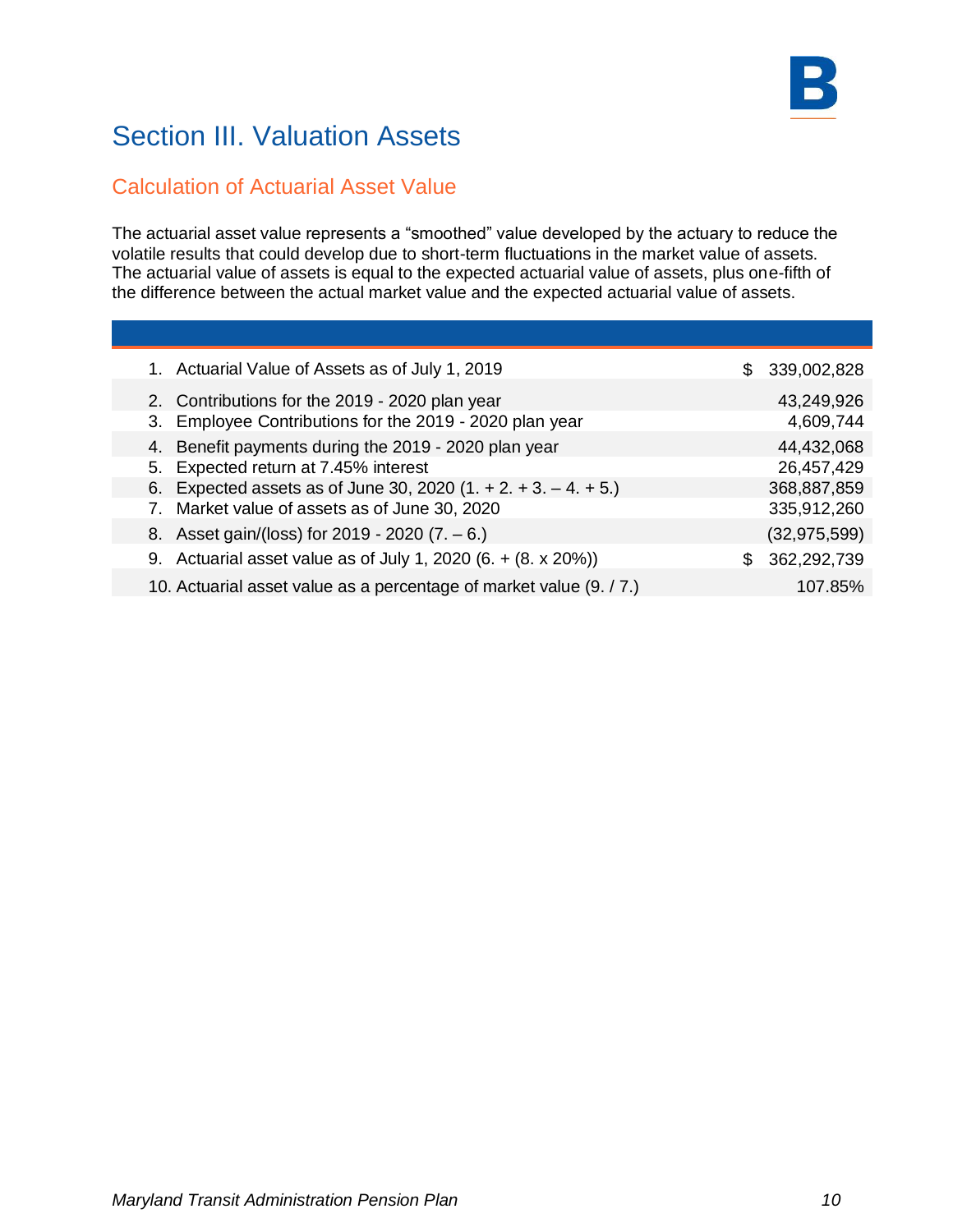# Section IV. Valuation Data

### **Counts**

The following table summarizes the counts, ages and benefit information for plan participants used in this valuation. The previous valuation's data statistics have been provided for comparison purposes.

|     |                                                           | <b>July 1, 2019</b> | <b>July 1, 2020</b> |
|-----|-----------------------------------------------------------|---------------------|---------------------|
| (1) | <b>Actives</b>                                            |                     |                     |
|     | Number<br>(a)                                             | 2,642               | 2,615               |
|     | (b)<br>Average age                                        | 48.45               | 48.92               |
|     | Average service <sup>3</sup><br>(c)                       | 13.37               | 13.94               |
|     | Average base salary<br>(d)                                | 56,687<br>\$        | 60,329<br>\$        |
| (2) | <b>Service retirements and beneficiaries</b>              |                     |                     |
|     | (a) Number                                                | 1,480               | 1,543               |
|     | (b)<br>Average age                                        | 72.43               | 72.85               |
|     | Total monthly benefits<br>(c)                             | \$2,882,070         | \$3,014,511         |
| (3) | <b>Disability retirements</b>                             |                     |                     |
|     | (a) Number                                                | 449                 | 442                 |
|     | Average age<br>(b)                                        | 64.55               | 64.69               |
|     | (c) Total monthly benefits                                | \$511,745           | \$510,177           |
| (4) | <b>Vested terminations (including deferred transfers)</b> |                     |                     |
|     | Number<br>(a)                                             | 550                 | 518                 |
|     | Average age<br>(b)                                        | 55.00               | 55.08               |
|     | Total monthly benefits<br>(c)                             | \$371,451           | \$340,135           |
| (5) | <b>QDRO</b> participants                                  |                     |                     |
|     | Number<br>(a)                                             | 21                  | 20                  |
|     | (b)<br>Average age                                        | 66.48               | 67.25               |
|     | Total monthly benefits<br>(c)                             | \$<br>19,546        | \$<br>19,465        |

<sup>3</sup> Does not include .4 years of additional service added to all participants' years of service to account for sick leave and prior military service.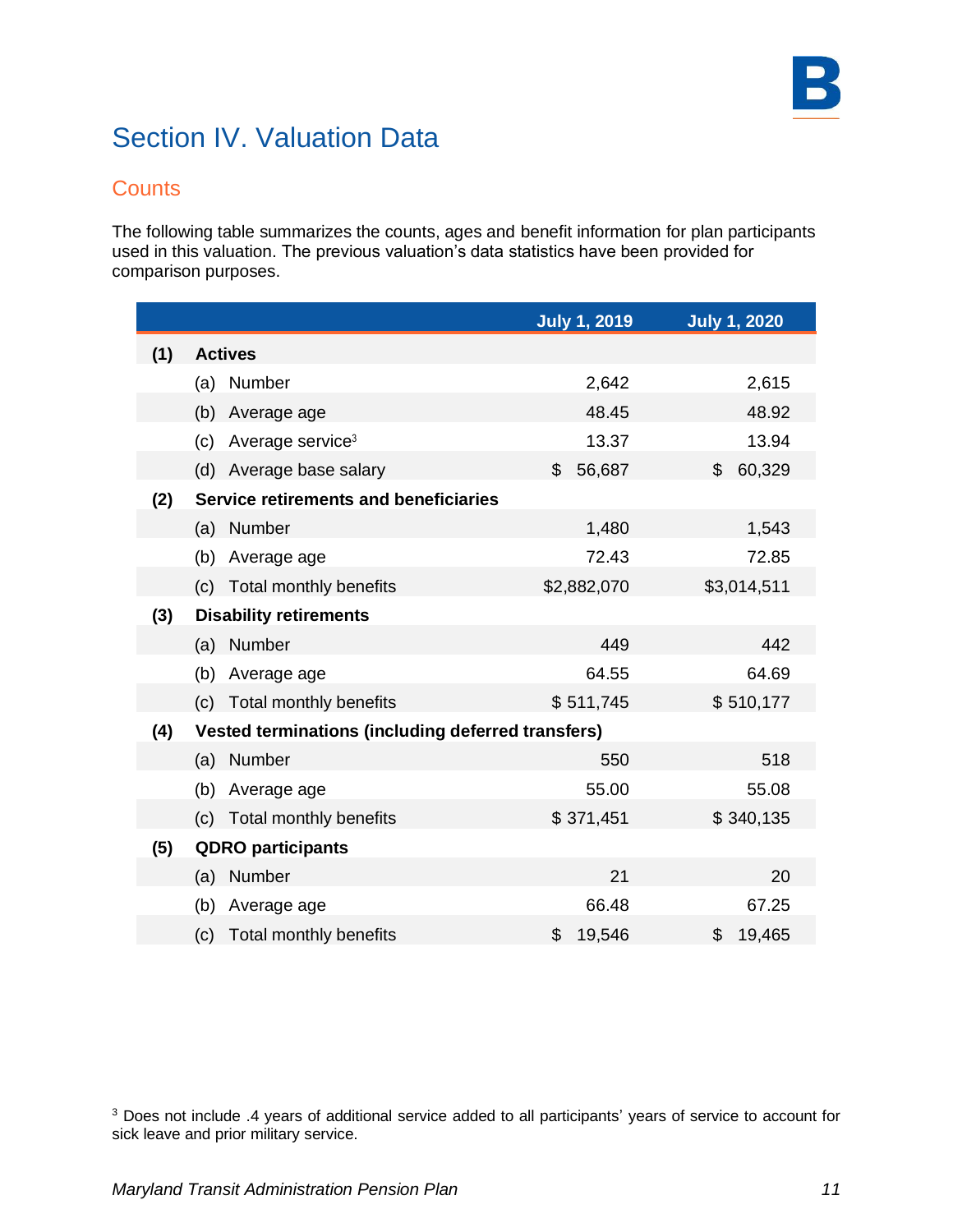# Section IV. Valuation Data

## Active Age/Service Distribution including Compensation

Shown below is the distribution of active participants based on age and service. The compensation shown is the average projected base pay for the plan year beginning July 1, 2020.

|              | <b>Years of Service</b>                                                      |                      |                            |                      |                  |                                                  |                  |                |                      |                          |
|--------------|------------------------------------------------------------------------------|----------------------|----------------------------|----------------------|------------------|--------------------------------------------------|------------------|----------------|----------------------|--------------------------|
|              | Under 1 $1 - 4$ $5 - 9$ 10   -14   15   -19   20   -24   25   -29   30   -34 |                      |                            |                      |                  |                                                  |                  |                |                      | $35 +$ Total             |
| Under 25     | $\overline{4}$                                                               | $\overline{6}$       | $\overline{\phantom{0}}$   | $\overline{0}$       | $\overline{0}$   | $\mathbf{0}$                                     | $\mathbf{0}$     | $\overline{0}$ |                      | $0 \qquad 10$            |
|              |                                                                              | 42,541 48,838        | $\overline{0}$             | $\overline{0}$       | $\Omega$         | $\mathbf 0$                                      | 0                | $\mathbf 0$    | 0                    | 46,320                   |
| $25 - 29$    | $\overline{14}$                                                              | 51                   | 6                          | $\overline{0}$       | $\Omega$         | 0                                                | $\Omega$         | $\overline{0}$ | $\Omega$             | 71                       |
|              | 39,431                                                                       |                      | 45,675 55,824              | $\overline{0}$       | $\Omega$         | $\overline{0}$                                   | $\Omega$         | $\Omega$       | 0                    | 45,302                   |
| $30 - 34$    | 24                                                                           | 120                  | 86                         | 35                   | $\mathbf 0$      | $\overline{0}$                                   | $\Omega$         | $\mathbf 0$    | $\overline{0}$       | 265                      |
|              | 41,315                                                                       |                      | 46,841 61,633              | 63,864               | $\Omega$         | 0                                                | 0                | $\overline{0}$ | 0                    | 53,389                   |
| $35 - 39$    | $\overline{16}$                                                              | 90                   | 62                         | 93                   | 24               | $\Omega$                                         | $\overline{0}$   | $\overline{0}$ |                      | 285<br>$0 \qquad \qquad$ |
|              | 39,238                                                                       |                      | 46,786 61,339 63,200       |                      |                  | 64,531 0                                         | $\overline{0}$   | $\overline{0}$ |                      | 0 56,379                 |
|              | $40 - 44$ 6                                                                  | 75                   | 56                         | 87                   | 65               | $\overline{\phantom{0}}$ 18                      | $\mathbf 0$      | $\mathbf 0$    | $\overline{0}$       | 307                      |
|              | 38,418                                                                       |                      | 47,056 61,539 63,698       |                      | 64,965           | 65,574                                           | $\mathbf 0$      | 0              |                      | 0 59,123                 |
| 45 - 49      | $\sim$ 10                                                                    | 72                   | 57                         | 69                   | $\overline{72}$  | 55                                               | $\overline{7}$   | $\overline{0}$ | $\overline{0}$       | 342                      |
|              | 40,098                                                                       |                      |                            | 46,356 63,114 65,317 | 65,956           | 64,658                                           | 66,334           | $\mathbf 0$    | $\mathbf 0$          | 60,270                   |
| $50 - 54$    | $\overline{4}$                                                               | 58                   | 67 59                      |                      | 89               | 67                                               | $\overline{28}$  | 15             | $\overline{0}$       | 387                      |
|              | 41,636                                                                       |                      | 47,976 62,337 63,645       |                      | 65,078           | 67,384                                           |                  | 66,871 66,710  |                      | $0$ 62,172               |
| $55 - 59$    | $\overline{7}$                                                               | 28                   | 42                         | 86                   | 89               | 77                                               |                  | 55             | 46 — 16              | 9 439                    |
|              | 42,117                                                                       |                      | 48,077 62,540 62,936       |                      | 66,026           | 66,104                                           | 68,852           |                | 67,120 70,111 64,127 |                          |
| $60 - 64$    | $\sim$ 1                                                                     | 25                   | 31                         | 51                   | 69               | 50                                               | 34               | 52             |                      | 40 353                   |
|              | 39,666                                                                       | 48,369 60,586 63,425 |                            |                      | 65,700           | 67,405                                           | 66,811           |                | 66,736 69,224 64,522 |                          |
| $65 - 69$    | $\overline{0}$                                                               | $\overline{0}$       | $\overline{16}$            | 21                   | $\sim$ 23        | $\overline{14}$                                  | $\sim$ 13        | 16             |                      | 17 120                   |
|              | $\overline{0}$                                                               |                      | $0 \quad 64,520$           | 60,845               | 65,669           | 67,963                                           | 61,982           |                | 67,189 67,622 65,019 |                          |
| $70 +$       | $\overline{0}$                                                               | $\overline{0}$       | $\overline{\phantom{a}}$ 2 | $\overline{6}$       | $\overline{6}$   | $\overline{4}$                                   |                  | $4 \t\t 6$     | 8 36                 |                          |
|              | $\Omega$                                                                     |                      | 0 46,956                   |                      |                  | 60,244 67,008 64,787 67,564 55,614 73,906 64,215 |                  |                |                      |                          |
| <b>Total</b> | 86                                                                           | 525                  | 425                        | 507                  | $\overline{437}$ | 285                                              | $\overline{141}$ | 135            |                      | 74 2,615                 |
|              | 40,396                                                                       | 46,969 61,858        |                            |                      |                  | 63,516 65,525 66,394 67,171 66,423 69,470 60,329 |                  |                |                      |                          |

| <b>Averages</b> |       |
|-----------------|-------|
| Age:            | 48.92 |
| Service:        | 13.94 |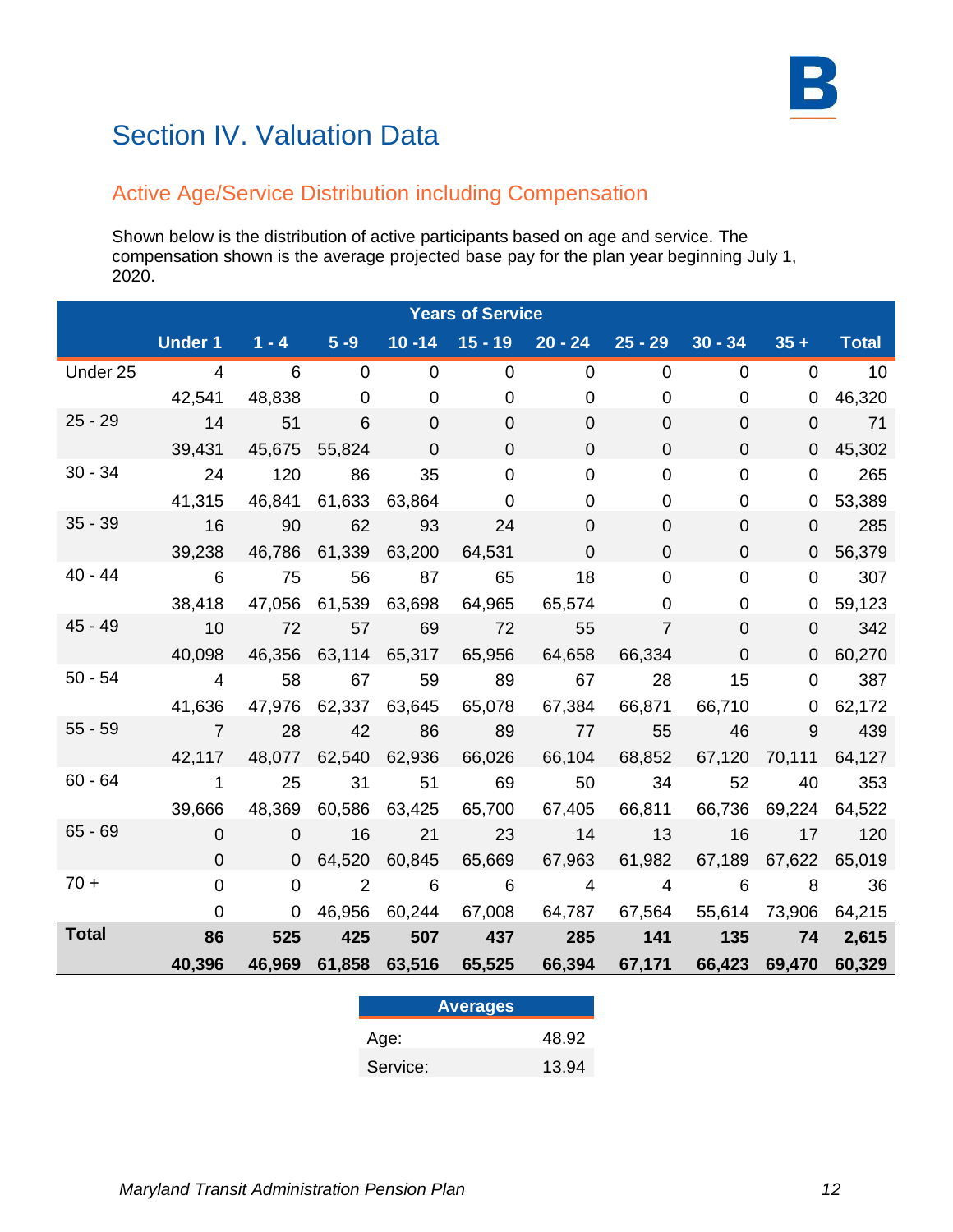

# Section IV. Valuation Data

|              |                | <b>Beneficiary</b> |                | <b>Disabled</b> |                | <b>QDRO</b>    |                | <b>Retiree</b> |              | <b>Total</b>   |
|--------------|----------------|--------------------|----------------|-----------------|----------------|----------------|----------------|----------------|--------------|----------------|
| Age          | <b>Count</b>   | <b>Benefit</b>     | <b>Count</b>   | <b>Benefit</b>  | <b>Count</b>   | <b>Benefit</b> | <b>Count</b>   | <b>Benefit</b> | <b>Count</b> | <b>Benefit</b> |
| Under 35     | $\mathbf 0$    | 0                  | $\overline{4}$ | 1,742           | $\overline{0}$ | $\overline{0}$ | 0              | $\overline{0}$ | 5            | 1,742          |
| $35 - 39$    | 4              | 3,810              | 3              | 2,312           | $\mathbf 0$    | $\mathbf 0$    | $\mathbf 0$    | $\mathbf 0$    | 3            | 6,122          |
| $40 - 44$    | 4              | 3,048              | 11             | 7,581           | $\overline{0}$ | $\Omega$       | $\overline{0}$ | $\overline{0}$ | 16           | 10,629         |
| $45 - 49$    | 4              | 3,610              | 17             | 12,498          | $\mathbf 0$    | $\overline{0}$ | 0              | $\mathbf 0$    | 23           | 16,108         |
| $50 - 54$    | 3              | 3,047              | 34             | 31,565          | 1              | 722            | 3              | 4,030          | 44           | 39,363         |
| $55 - 59$    | 9              | 10,607             | 55             | 57,746          | 1              | 801            | 36             | 90,518         | 111          | 159,673        |
| $60 - 64$    | 25             | 31,225             | 84             | 101,325         | 5              | 5,261          | 106            | 281,065        | 229          | 418,875        |
| $65 - 69$    | 29             | 32,580             | 91             | 127,202         | 6              | 5,895          | 305            | 640,786        | 431          | 806,463        |
| $70 - 74$    | 52             | 68,456             | 70             | 87,533          | 5              | 5,986          | 378            | 821,475        | 450          | 979,850        |
| $75 - 79$    | 40             | 45,337             | 45             | 52,340          |                | 465            | 241            | 472,299        | 339          | 570,441        |
| $80 - 84$    | 33             | 35,719             | 20             | 20,399          | 1              | 334            | 137            | 262,319        | 168          | 318,771        |
| $85 - 89$    | 13             | 12,505             | 5              | 5,107           | $\mathbf 0$    | $\mathbf 0$    | 70             | 132,958        | 88           | 150,569        |
| $90 - 94$    | 8              | 7,839              | 2              | 2,525           | $\Omega$       | $\Omega$       | 31             | 42,154         | 34           | 52,518         |
| 95 & over    | $\overline{2}$ | 1,482              | 1              | 302             | $\Omega$       | $\Omega$       | 10             | 11,242         | 9            | 13,026         |
| <b>Total</b> | 226            | 255,665            | 442            | 510,177         | 20             | 19,465         | 1,317          | 2,758,846      | 1,950        | 3,544,152      |

# Age Distribution of Inactive Participants Currently Receiving Benefits

## Age Distribution of Inactive Deferred Vested Participants

| <b>Normal Retirement</b> |              |                |  |  |  |  |
|--------------------------|--------------|----------------|--|--|--|--|
| <b>Age</b>               | <b>Count</b> | <b>Benefit</b> |  |  |  |  |
| Under 35                 | 22           | 10,688         |  |  |  |  |
| $35 - 39$                | 27           | 14,836         |  |  |  |  |
| 40 - 44                  | 32           | 20,241         |  |  |  |  |
| 45 - 49                  | 47           | 33,708         |  |  |  |  |
| $50 - 54$                | 87           | 68,796         |  |  |  |  |
| $55 - 59$                | 117          | 89,559         |  |  |  |  |
| $60 - 64$                | 120          | 69,103         |  |  |  |  |
| 65 - 69                  | 43           | 22,095         |  |  |  |  |
| $70 - 74$                | 14           | 8,135          |  |  |  |  |
| 75 & over                | -9           | 2,974          |  |  |  |  |
| Total                    | 518          | 340,135        |  |  |  |  |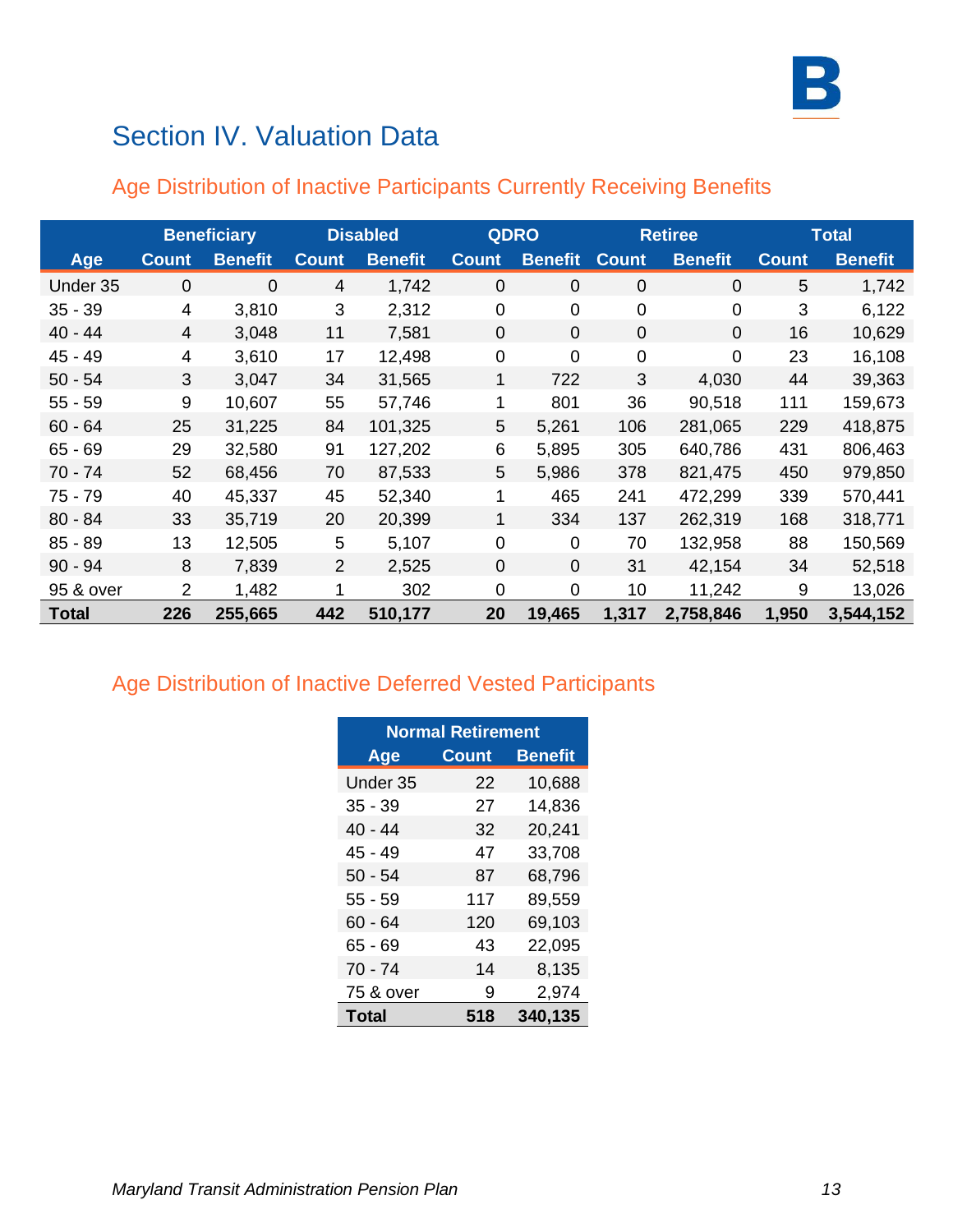

# Section IV. Participant Information

### Participant Reconciliation

Shown below is the reconciliation of participants between the prior and current valuation date.

|                                |                                      | <b>Inactive Participants</b><br><b>With</b> |                                     |                |
|--------------------------------|--------------------------------------|---------------------------------------------|-------------------------------------|----------------|
|                                | <b>Active</b><br><b>Participants</b> | <b>Deferred</b><br><b>Benefits</b>          | <b>Receiving</b><br><b>Benefits</b> | <b>Total</b>   |
| Participants in Last Valuation | 2,642                                | 550                                         | 1,950                               | 5,142          |
| Retired                        | (45)                                 | (33)                                        | 78                                  | 0              |
| <b>Vested Termination</b>      | (19)                                 | 19                                          | 0                                   | 0              |
| <b>Nonvested Termination</b>   | (43)                                 | 0                                           | 0                                   | (43)           |
| <b>Disabled</b>                | (17)                                 | $\overline{0}$                              | 17                                  | 0              |
| Deceased                       | (6)                                  | (1)                                         | (64)                                | (71)           |
| <b>New Participants</b>        | 84                                   | $\Omega$                                    | $\Omega$                            | 84             |
| Rehired                        | 19                                   | (17)                                        | (2)                                 | $\Omega$       |
| <b>New Beneficiary</b>         | $\Omega$                             | $\Omega$                                    | 26                                  | 26             |
| Data Adjustments               | $\overline{0}$                       | $\overline{0}$                              | $\overline{0}$                      | $\overline{0}$ |
| Participants in This Valuation | 2,615                                | 518                                         | 2,005                               | 5,138          |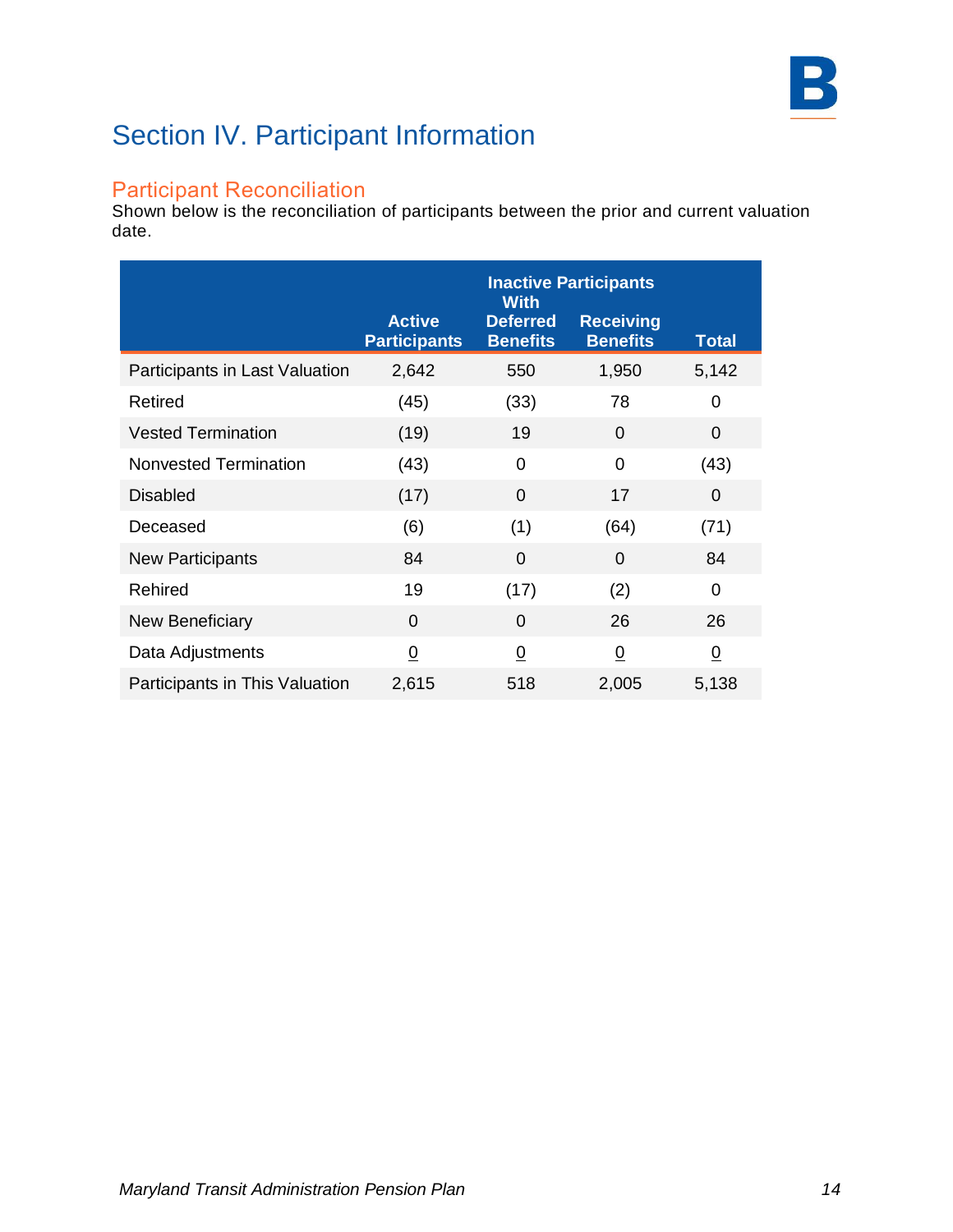

Following is a summary of the major plan provisions used in the valuation of this Plan. The Maryland Transit Administration is solely responsible for the validity, accuracy, and comprehensiveness of this information. If any of the plan provisions shown below are not accurate and complete, the valuation results may differ significantly from those shown in this report and may require a revision of this report. Moreover, these plan provisions may be susceptible to different interpretations, each of which could be reasonable, and the different interpretations could lead to different valuation results.

#### Plan year

July  $1 -$  June 30

# Effective date of plan

January 8, 1950

#### Eligibility requirements

Any employee who is a member of The Amalgamated Transit Union, Local 1300, or the Office & Professional Employees International Union, Local No. 2, who is not included in the Maryland State Retirement and Pension System.

Any employee who is a member of the Police Local Union No. 1859, who is not included in the Law Enforcement Officers' Pension System (LEOPS) offered by the Maryland State Retirement and Pension System.

Any management employee who transferred from any of the bargaining units above. For purposes of this Plan, management employees are classified as Local 1300 employees

Eligible employees become participants immediately upon employment.

#### Normal form

Life annuity.

#### Vesting

The following table summarizes the vesting requirements for each bargaining unit:

| <b>Years of</b> | <b>Local 1300 &amp;</b>    |                       | <b>Police</b>         |
|-----------------|----------------------------|-----------------------|-----------------------|
| <b>Service</b>  | <b>Management</b>          | Local 2               | <b>Local 1859</b>     |
| 5               | Hired before 5/18/2013     | Hired before 7/1/2012 | Hired before 1/1/2012 |
|                 | Hired on or after          | Hired on or after     | Hired on or after     |
|                 | 5/18/2013 and before       | 7/1/2012 and before   | 1/1/2012 and before   |
| 7               | 7/1/2016                   | 7/1/2016              | 10/27/2017            |
|                 |                            | Hired on or after     | Hired on or after     |
| 10              | Hired on or after 7/1/2016 | 7/1/2016              | 10/27/2017            |

Participants are considered 100% vested upon the attainment of early or normal retirement eligibility.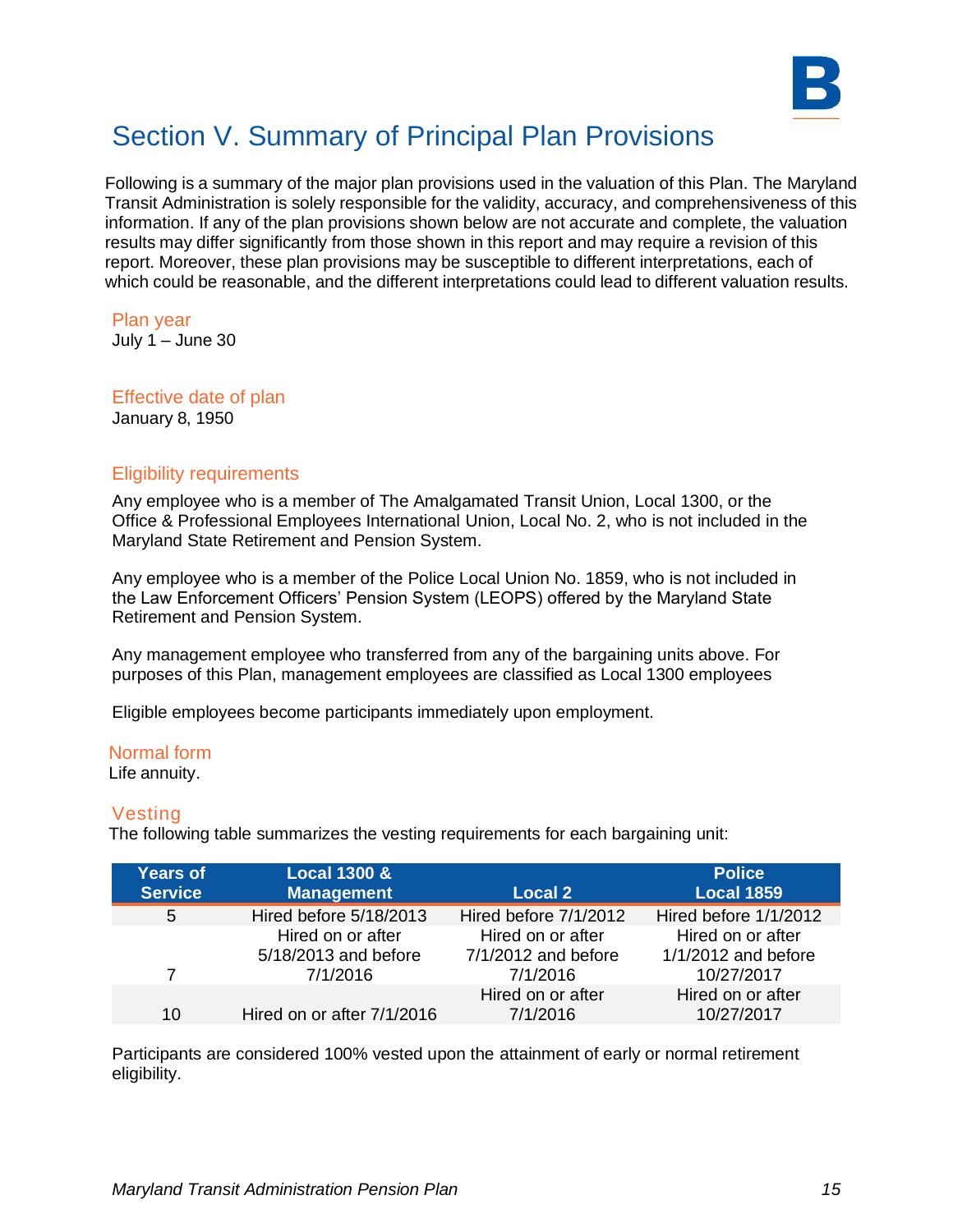

#### Normal retirement date

First of the month coincident with or immediately following the earlier of:

- a. Attainment of age 65 and fully vested (as described above) or
- b. Attainment of age 52 with 30 years of service.

#### Normal retirement benefit

A monthly income payable for life that is equal to 1.70% of Average Compensation times years of service.

The above described benefit cannot be less than \$625 per month at age 65 with 25 years of service for Management, Local 2, and Local 1300 and \$450 per month for Local 1859.

The benefit is offset by a fixed amount for a group of former Allamerica Financial Program members.

Management members are also entitled to Minimum Alternate Benefits, if they are greater than the Plan benefit.

#### **Compensation**

Remuneration received as an MTA employee including overtime if eligible. Effective July 1, 2016 for Local 2 and Local 1300 and October 27, 2017 for Local 1859, participants' credited earnings shall not exceed the first 2,392 pay hours in any calendar year.

#### Average annual compensation

Average annual compensation is the average of the member's pensionable earnings for the three years over the last ten years of credited service that produces the highest average. Effective July 1, 2016 for Local 2 and Local 1300 and October 27, 2017 for Local 1859, credited earnings shall not exceed 2,392 pay hours in any calendar year.

#### Early retirement benefit eligibility

Attainment of age 55 with age plus years of service equal to at least 85.

#### Early retirement benefit

Normal Retirement Benefit calculated using credited service on the date of retirement (DOR), reduced by  $4/12\%$  each month preceding age 65(if  $>= 60$  at DOR) and 5/12% for each month preceding age 65 (if < 60 at DOR).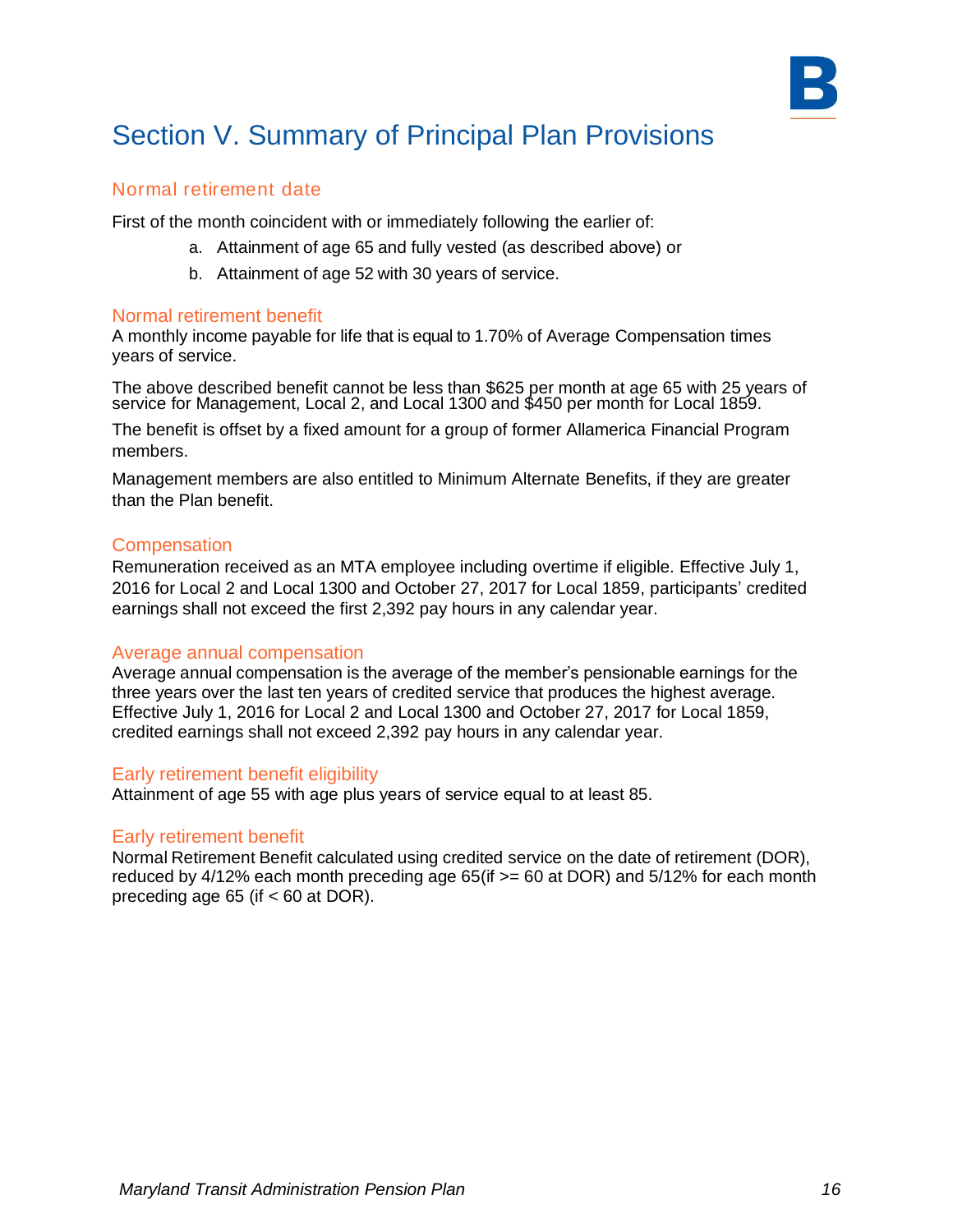

#### Disability retirement eligibility

Vested, and certification by the State Medical Director.

#### Disability benefit

Normal Retirement Benefit based on Average Annual Compensation and years of creditable service at termination date, but not less than the amounts in the table below:

| <b>Years of Service</b> | <b>Minimum Monthly</b><br><b>Benefit</b> |
|-------------------------|------------------------------------------|
| 100% Vesting            | \$200                                    |
| 10                      | \$360                                    |
| 20.                     | \$720                                    |

#### Termination benefits

Vested participants shall receive a benefit computed in the same manner as the Normal Retirement Benefit, but the benefit is based on credited service, average compensation, and the benefit formula in effect on the date of termination. The benefit is paid monthly beginning at age 65 for the life of the member.

#### Pre-Retirement death benefit eligibility

Death of participant before commencement of benefits and after eligibility for normal or early retirement.

#### Pre-Retirement death benefit

The spouse will receive an allowance of 75% (50% for Police Local Union No. 1859) of the normal or early retirement benefit the member would have received if they had retired on the day before death and elected a 75% (50% for Police Local Union No. 1859) joint and survivor benefit.

#### Optional forms

50%, 75%, or 100% joint and survivor 50%, 75%, or 100% joint and survivor with pop-up option Partial lump sum of 5%, 10%, or 15% of accrued benefit plus a 50%, 75%, or 100% joint and survivor annuity.

#### Year of creditable service

Credited Service includes service with MTA, plus one month of service for every 20 days of unused sick leave. Part-time employees are credited service at the rate of one month for each 173 hours of work.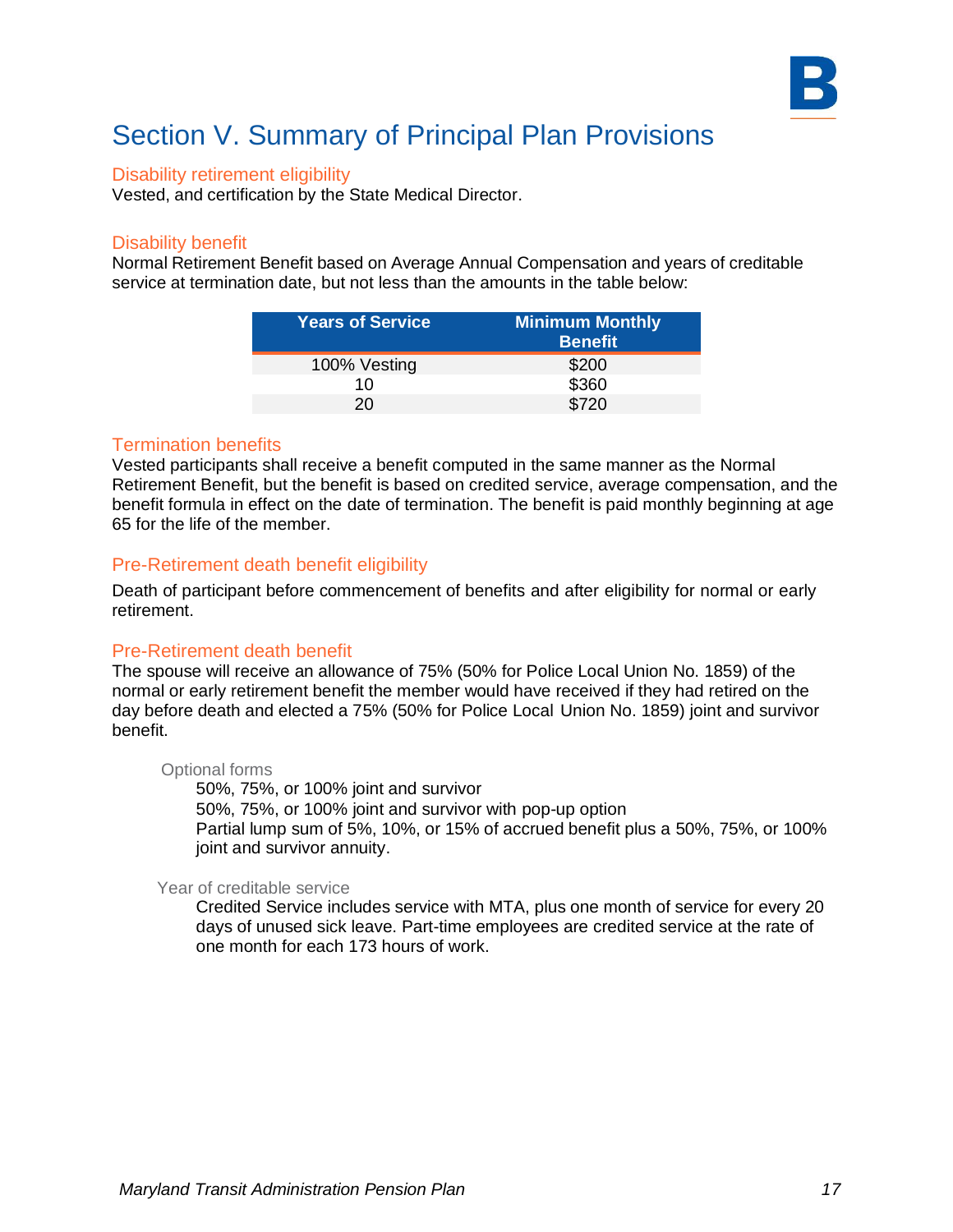

#### COLA Increases

Pensions of retirees and beneficiaries, excluding members who retire from deferred vested status, who have been receiving payments for at least 13 months shall be granted a COLA on each of the following dates. Local 1300 union and Local 2 union will receive a COLA on 8/1/2019, 8/1/2020, and 8/1/2021. The Local 2 union will also receive a COLA on 8/1/2022. The Local 1859 union will also receive a COLA on 8/1/2019. The percentage increase is equal to the increase in the Consumer Price Index (CPI-U, U.S. City Average, 1967=100) for the preceding fiscal year (July 1 to June 30), subject to a maximum increase of 3% annually.

#### Employee Contributions

Effective July 1, 2016 for Local 2 and Local 1300 and effective October 27, 2017 for Local 1859, employees shall contribute 2% of pensionable earnings to the MTA Pension Plan. Local 1300 participants contribution will increase to 3% effective July 1, 2019 and 4% effective July 1, 2020. Local 2 participants contribution will increase to 3% effective July 1, 2020 and 4% effective July 1, 2021. Contributions shall continue until such time as the plan actuary certifies that the market value funded ratio equals or exceeds 100%. Once the 100% funded ratio is reached, employee contributions shall cease. If the funded ratio falls below 95%, employee contributions shall resume until the funded ratio returns to 100%. Employees who separate before becoming eligible for a Normal, Early, Disability, or Deferred Vested pension benefit shall be entitled to a return of their contributions plus interest computed at 5.0% compounded annually.

#### Changes in plan provisions since prior valuation

- The Local 2 union will receive a COLA on each of the following dates: 8/1/2019, 8/1/2020, 8/1/2021, and 8/1/2022
- All Local 2 employees will contribute 3% of earnings to the plan effective July 1, 2020 and 4% effective July 1, 2021.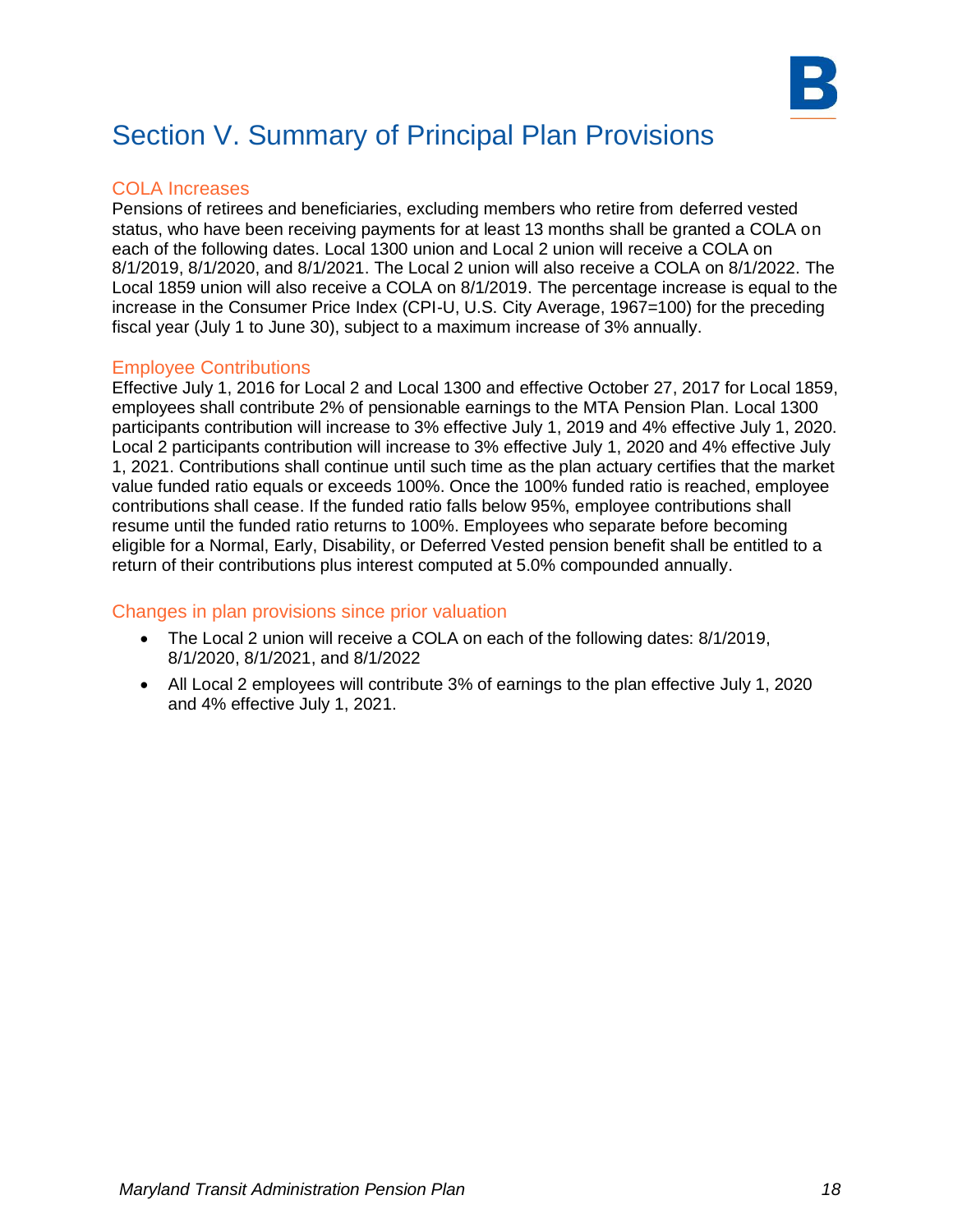

### Economic Assumptions

#### Investment Rate of Return

The assumed annual net rate of return on investment (including appreciation and depreciation, realized and unrealized) is 7.45% (net of investment expenses). (7.50% for the prior year)

#### Salary Scale

Salaries are assumed to increase for individuals by 3.10% per year due to inflation, plus the following service based percentages due to merit and longevity:

| <b>Years of Service</b> | <b>Management</b> | <b>Maintenance/</b><br><b>Operators</b> | All<br><b>Others</b> |
|-------------------------|-------------------|-----------------------------------------|----------------------|
| $0 - 5$                 | $0.50\%$          | 6.00%                                   | 4.00%                |
| $6 - 20$                | 0.50%             | 0.25%                                   | 3.00%                |
| $21 - 29$               | 0.50%             | 0.25%                                   | 1.00%                |
| $30+$                   | 0.50%             | $0.00\%$                                | 0.50%                |

Pay increases are assumed to occur during the middle of the fiscal year.

#### Payroll Growth

The rate of annual growth of participant payroll is assumed to be 3.10%.

#### Inflation

Inflation as measured by the Consumer Price Index (CPI) will increase at the rate of 3.10% per year.

#### Cost-of-Living Adjustments

A 2.10% Cost-of-Living adjustment is assumed for the Local 1300 union as of August 1, 2020, and August 1, 2021 and for the Local 2 union as of August 1, 2020, August 1, 2021, and August 1, 2022 . There are no other Cost-of-Living adjustments assumed for purposes of this valuation.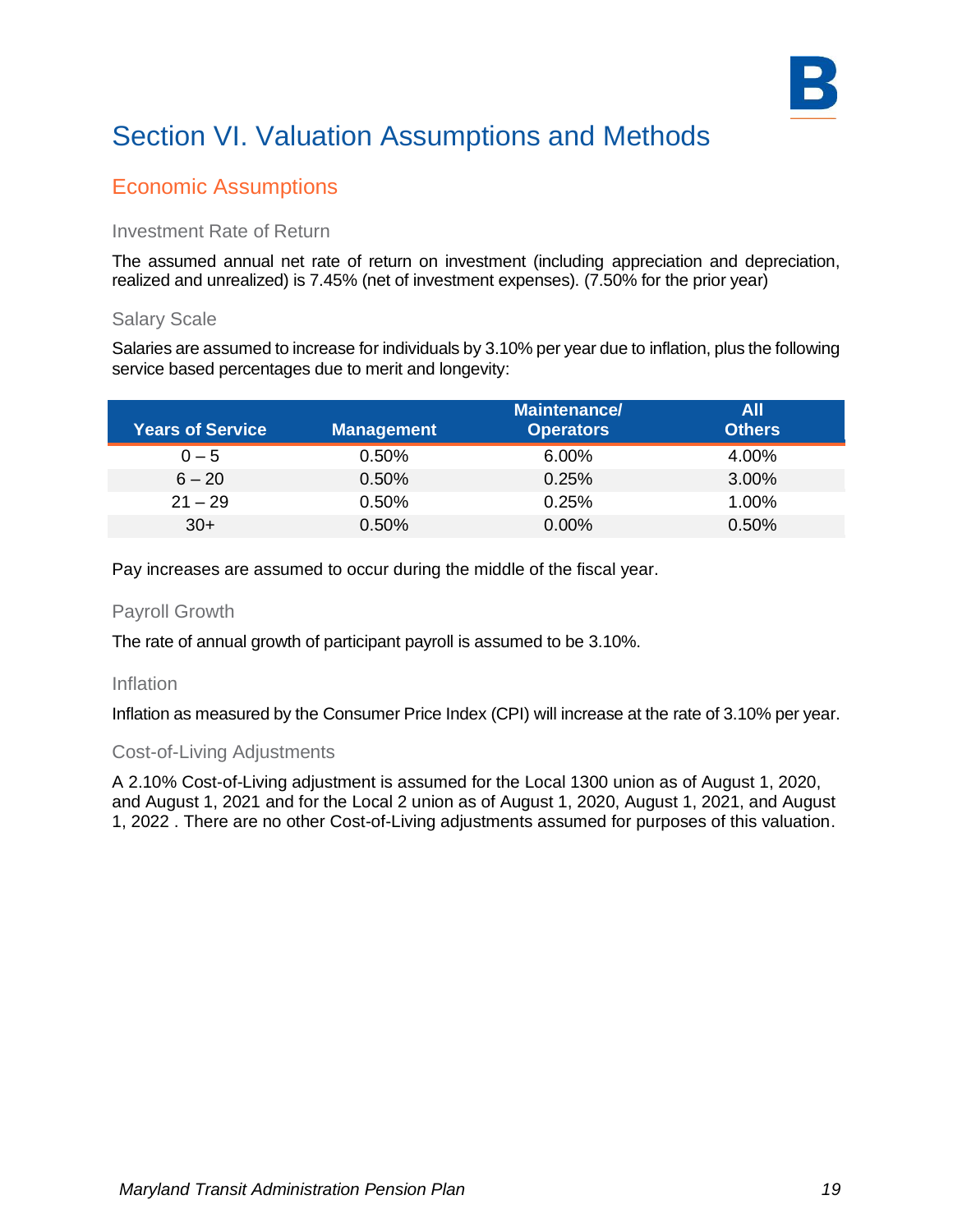

### Demographic Assumptions

#### **Mortality**

For Healthy Participants:RP-2014 Blue Collar table, fully generational, projected using scale MP-2018.

For Disabled Participants: RP-2014 Disabled table, fully generational, projected using scale MP-2018.

Projection to the year of the valuation is assumed to be current experience. The generational projection beyond the year of the valuation is assumed to account for future mortality improvements.

#### Retirement Rates

Retirement Rates are shown below:

| Age     | <b>Management</b> | <b>Maintenance</b> | <b>All Others</b> |
|---------|-------------------|--------------------|-------------------|
| < 52    | $0\%$             | 0%                 | 0%                |
| 52      | 15%               | 5%                 | 8%                |
| 53      | 15%               | 5%                 | 8%                |
| 54      | 15%               | 5%                 | 8%                |
| 55      | 15%               | 5%                 | 8%                |
| 56      | 15%               | 5%                 | 8%                |
| 57      | 20%               | 5%                 | 8%                |
| 58      | 20%               | 5%                 | 8%                |
| 59      | 20%               | 5%                 | 8%                |
| 60      | 20%               | 10%                | 10%               |
| 61      | 20%               | 10%                | 20%               |
| 62      | 25%               | 15%                | 20%               |
| 63      | 25%               | 15%                | 20%               |
| 64      | 25%               | 20%                | 20%               |
| 65      | 25%               | 25%                | 20%               |
| 66      | 25%               | 25%                | 25%               |
| 67      | 25%               | 25%                | 25%               |
| 68      | 25%               | 25%                | 25%               |
| 69      | 25%               | 25%                | 25%               |
| 70      | 100%              | 25%                | 25%               |
| 71      | 100%              | 25%                | 15%               |
| 72      | 100%              | 20%                | 15%               |
| 73      | 100%              | 20%                | 15%               |
| 74      | 100%              | 20%                | 15%               |
| $>= 75$ | 100%              | 100%               | 100%              |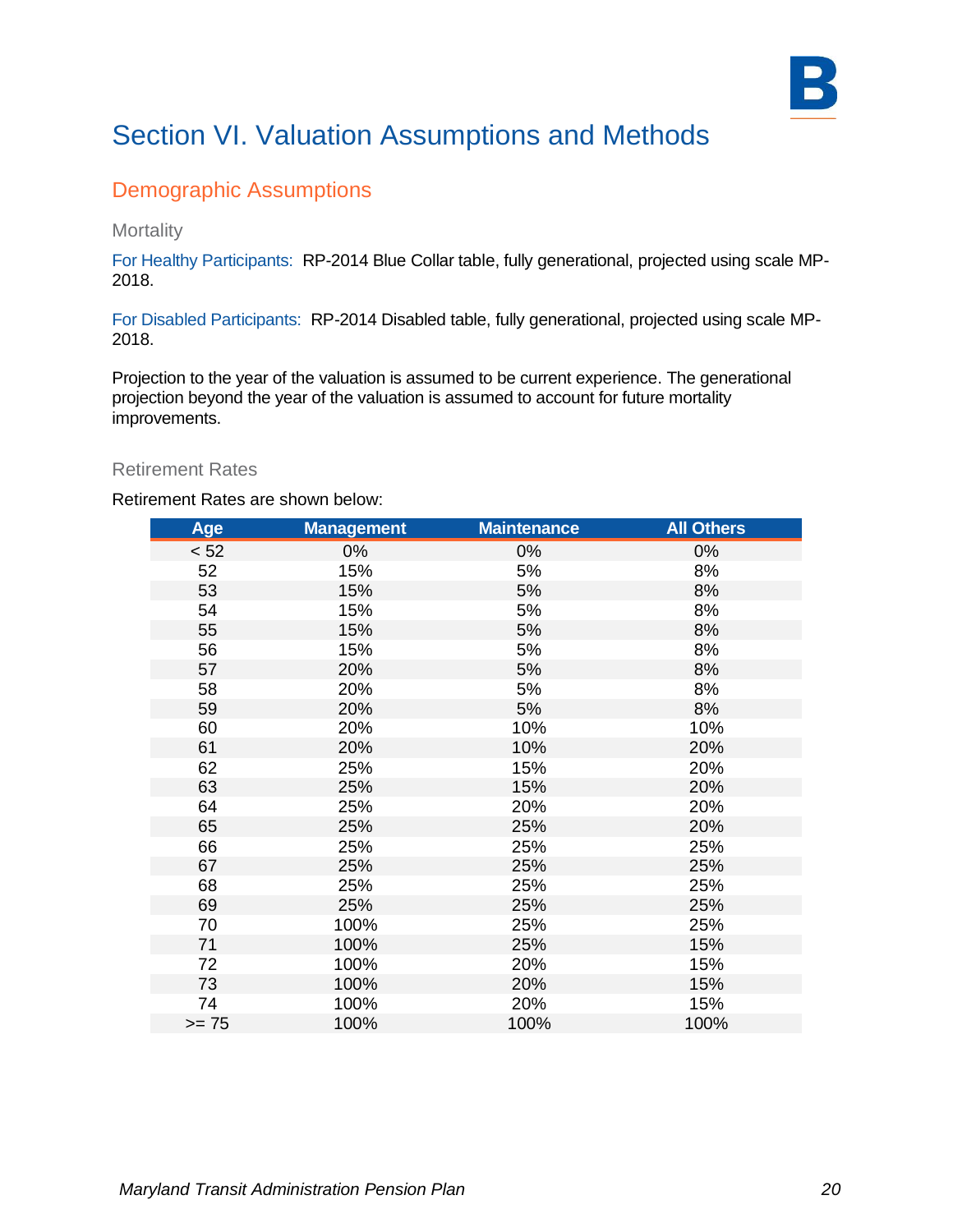

## Demographic Assumptions

### Termination of employment

#### Withdrawal Rates are shown below:

| Years of<br><b>Service</b> | <b>Management</b> | <b>Maintenance</b> | <b>Operators</b> | <b>All Others</b> |
|----------------------------|-------------------|--------------------|------------------|-------------------|
| $\pmb{0}$                  |                   |                    |                  |                   |
|                            | 33.00%            | 15.00%             | 17.00%           | 20.00%            |
| 1                          | 25.00%            | 7.00%              | 12.00%           | 20.00%            |
| $\overline{2}$             | 18.00%            | 5.00%              | 5.50%            | 15.00%            |
| 3                          | 15.00%            | 5.00%              | 5.50%            | 10.00%            |
| $\overline{\mathbf{4}}$    | 12.50%            | 5.00%              | 5.00%            | 6.00%             |
| 5                          | 10.00%            | 4.00%              | 3.50%            | 6.00%             |
| 6                          | 5.50%             | 3.00%              | 2.50%            | 6.00%             |
| $\overline{7}$             | 5.50%             | 0.50%              | 2.50%            | 6.00%             |
| 8                          | 5.50%             | 0.50%              | 2.50%            | 4.00%             |
| $\boldsymbol{9}$           | 5.50%             | 0.50%              | 2.50%            | 4.00%             |
| 10                         | 5.50%             | 0.50%              | 1.50%            | 4.00%             |
| 11                         | 5.50%             | 0.00%              | 1.50%            | 4.00%             |
| 12                         | 5.50%             | 0.00%              | 1.50%            | 4.00%             |
| 13                         | 5.50%             | 0.00%              | 1.50%            | 2.00%             |
| 14                         | 5.50%             | 0.00%              | 1.50%            | 2.00%             |
| 15                         | 3.50%             | 0.00%              | 1.50%            | 2.00%             |
| 16                         | 3.50%             | 0.00%              | 1.50%            | 2.00%             |
| 17                         | 3.50%             | 0.00%              | 1.50%            | 2.00%             |
| 18                         | 3.50%             | 0.00%              | 1.50%            | 2.00%             |
| 19                         | 3.50%             | 0.00%              | 1.50%            | 2.00%             |
| 20                         | 1.50%             | 0.00%              | 1.00%            | 0.00%             |
| 21                         | 1.50%             | 0.00%              | 1.00%            | 0.00%             |
| 22                         | 1.50%             | 0.00%              | 1.00%            | 0.00%             |
| 23                         | 1.50%             | 0.00%              | 1.00%            | 0.00%             |
| 24                         | 1.50%             | 0.00%              | 1.00%            | 0.00%             |
| $25+$                      | 0.00%             | 0.00%              | 0.00%            | 0.00%             |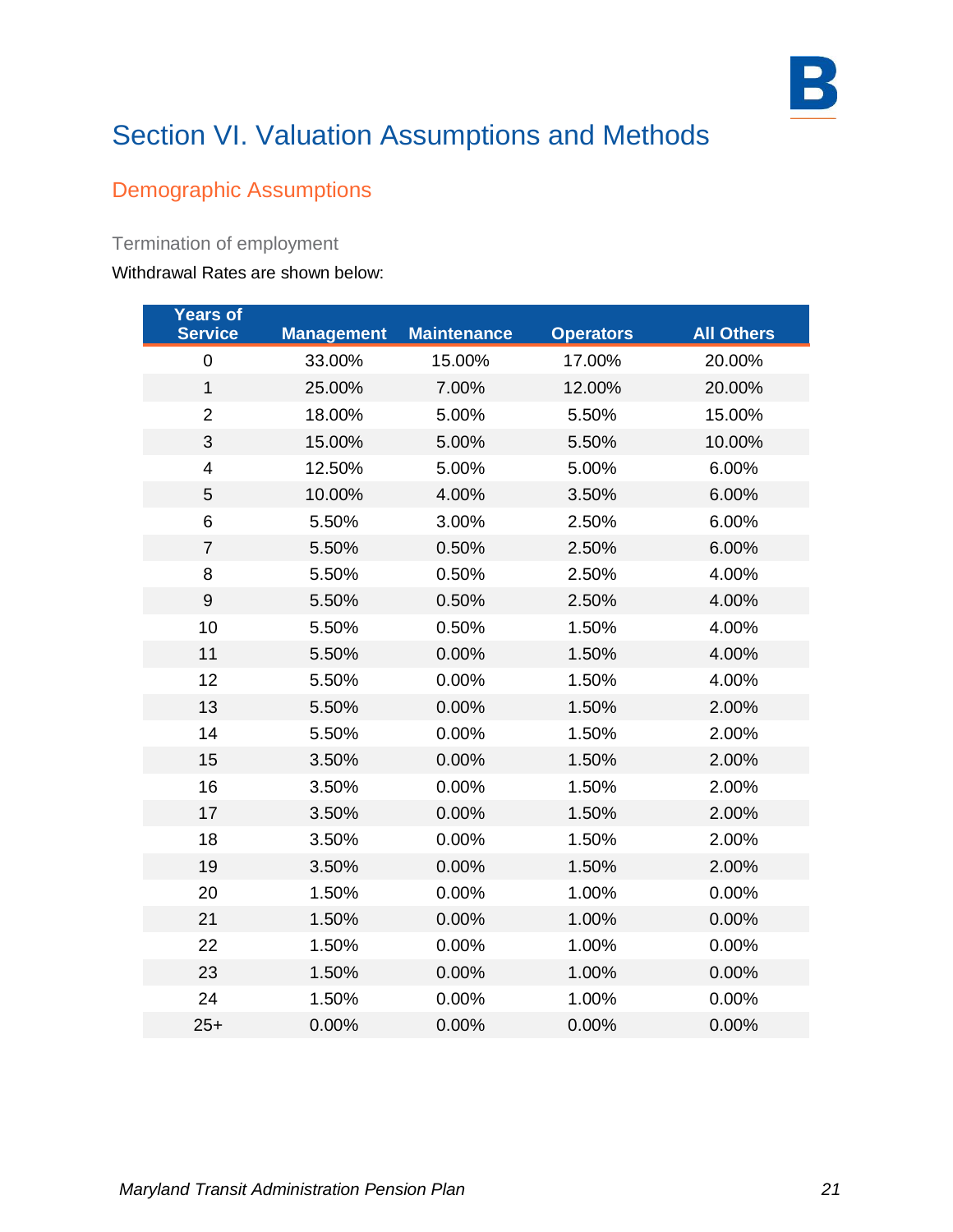

### Demographic Assumptions

Disability Rates

Disability Rates are shown below:

| Age | <b>Annual Percentage of Disablement</b> |
|-----|-----------------------------------------|
| 20  | 0.19%                                   |
| 30  | 0.27%                                   |
| 40  | 0.46%                                   |
| 50  | 0.65%                                   |
| 60  | 1.98%                                   |

#### Marital status and age of spouse

85% of plan members are assumed to be married. Male spouses are assumed to be three years older than their wives.

#### Form of payment

All participants are assumed to elect payment in the form of a single life annuity.

### Cost Method

The actuarial valuation is completed on the basis of the entry age normal cost method calculated on an individual basis with level dollar normal cost. The unfunded actuarial accrued liability (UAAL) is amortized with level payments over:

- Effective July 1, 2019, all existing amortization bases were consolidated to be paid over 25 years.
- 20 years for experience gains and losses after 2002
- 20 years for assumption and method changes
- COLA awards are amortized over the life of the contract in which they are negotiated
- Benefit awards and plan changes are amortized over the expected future working lifetime of the entire active population

### Method for Determining Actuarial Value of Assets

The actuarial asset value represents a "smoothed" value developed by the actuary to reduce the volatile results which could develop due to short-term fluctuations in the market value of assets. The actuarial value of assets is equal to the expected actuarial value of assets, plus one-fifth of the difference between the actual market value and the expected actuarial value of assets. This method may result in a bias that is above or below the market value of assets.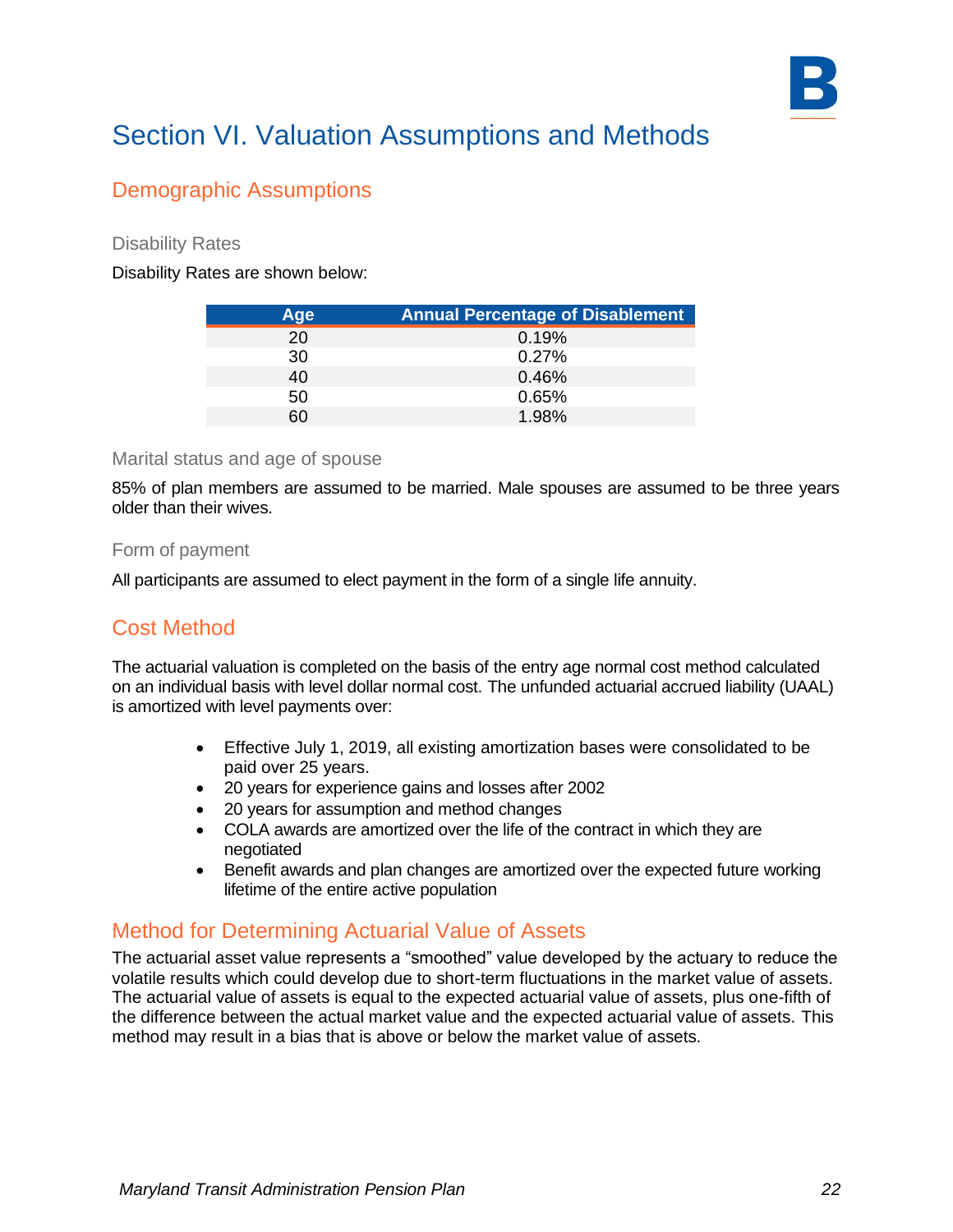

#### Other Assumptions

- An additional 0.4 years of service is assumed for all members to account for sick leave conversion and prior military time.
- An additional pay load is assumed to account for expected overtime. For Local 1300 members (as well as management personnel who bargain with the Local 1300 Union), the amount is assumed to be 15% of their salary, and for all others, the load is assumed to be 10% of salary. No overtime pay load is assumed for management members who are not in the Local 1300 Union.
- Part-time members are assumed to accrue one-half year of service credit each year.
- A 1% load is applied for retirees who have elected a joint and survivor option that includes a pop-up provision.
- The management personnel who bargain under the Local 1300 Union and are subject to the same plan provisions and benefits were identified for purposes of this valuation through a list provided by the MTA.
- Benefit service was calculated using the Pension Eligibility date provided in the data.
- There were 6 people who terminated after attaining 100% vesting and their retirement benefit was not provided. Their retirement benefit was estimated for purposes of this valuation.
- The Job code field provided on the data was used to determine employees in the maintenance group classification as follows:

| <b>Job Code - Maintenance Employees</b> |                      |                            |  |  |
|-----------------------------------------|----------------------|----------------------------|--|--|
| Repairman - Catenary                    | Repairman-Plumber    | <b>Janitor Rail</b>        |  |  |
| Repairman - Elect/Mech                  | Repairman-Welder     | Leadman - Repairman A      |  |  |
| Repairman - Facilities                  | Rep-Electrician-Skld | Leadman - Technician       |  |  |
| Repairman - Locksmith                   | Rep-Hvac-Skld        | Repairman - Bus            |  |  |
| Repairman - Machinist                   | Rep-Locksmith-Skld   | Repairman - Rail           |  |  |
| Repairman - Syst Maint                  | Rep-Mason/Carp-Skld  | Repairman B - Bus          |  |  |
| Repairman - Track/Way                   | Rep-Plumber-Skld     | Repairman B - Rail         |  |  |
| Repairman Heavy Equip                   | Rep-Welder-Skld      | Repairman C - Bus          |  |  |
| Repairman Mason Carpen                  | Cleaner - Rail       | Repairman C - Rail         |  |  |
| Repairman Mechanic                      | Cleaner – Bus        | <b>Shipping Clerk</b>      |  |  |
| Repairman Rail Car Mnt                  | Cleaner B - Bus      | <b>Storeroom Attendant</b> |  |  |
| Repairman-Electrician                   | Janitor - Bus        | Technician - Bus           |  |  |
| Repairman-Hvac                          | <b>Janitor Bus</b>   | Technician - Rail          |  |  |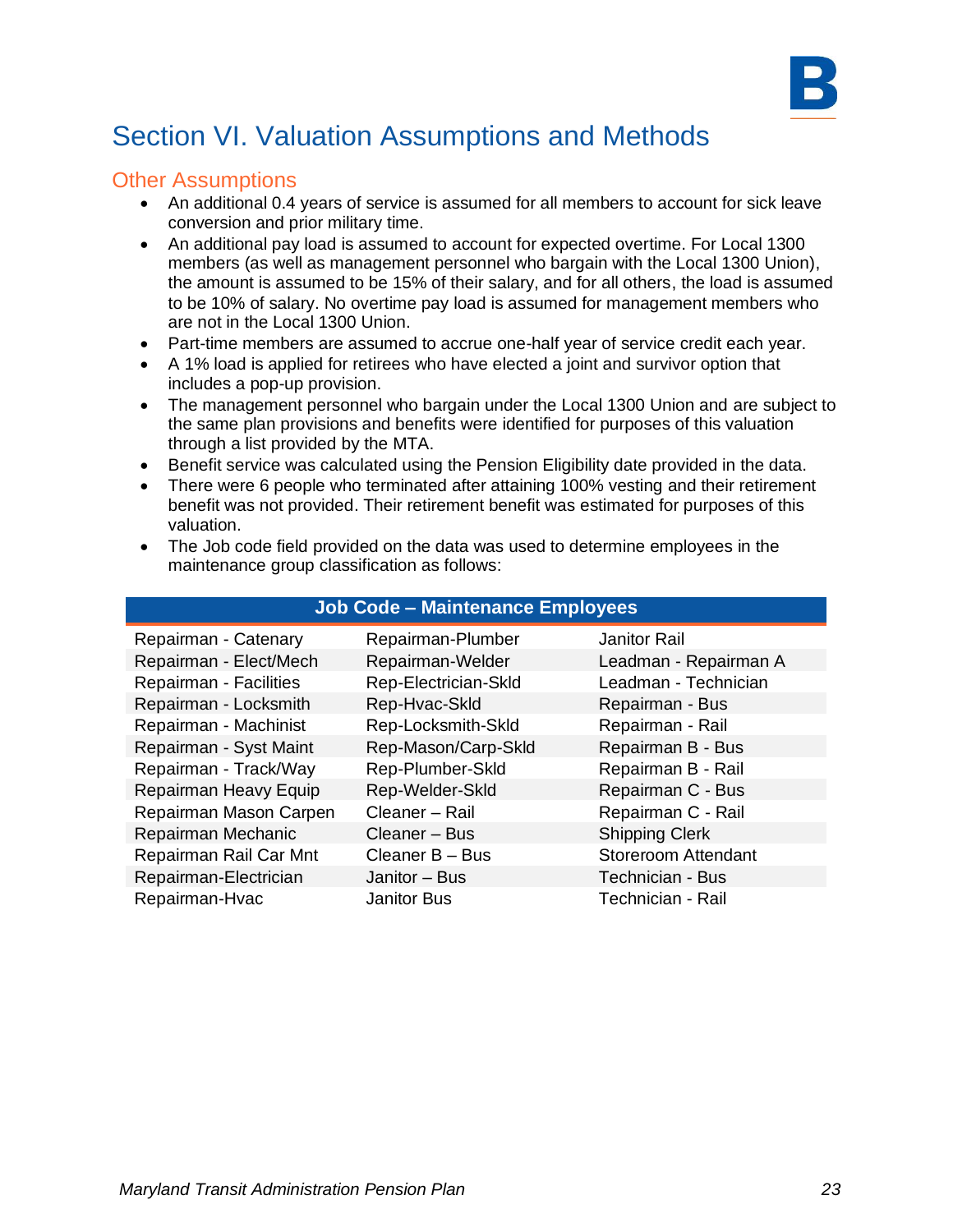

### Changes in Assumptions and Cost Method

- The assumption for the discount rate/investment return (net of investment expenses) was lowered from 7.45% to 7.40%.
- COLA's were assumed to be paid for the Local 2 union on 8/1/2019, 8/1/2020, 8/1/2021, and 8/1/2022.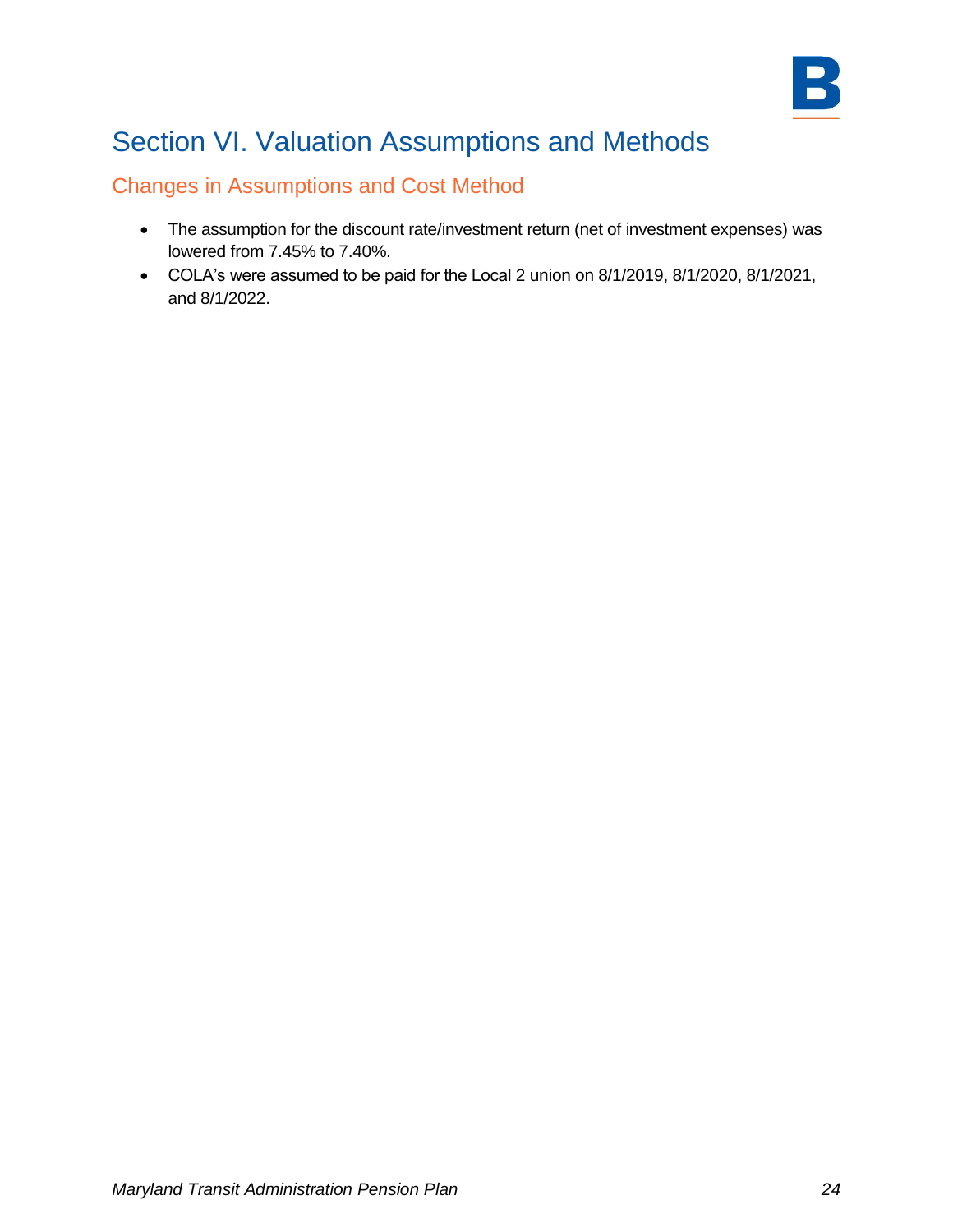

#### Accumulated Plan Benefits Actuarial Gain or Loss: Amortization payment/credit actuarial present value.

#### Actuarial Accrued Liability (AAL):

The difference between the Actuarial Present Value of Future Benefits and the Actuarial Present Value of Future Normal Costs or the portion of the present value of future benefits allocated to service before the valuation date in accordance with the actuarial cost method.

#### Actuarial Asset Valuation Method:

The method of determining the value of the assets as of a given date, used by the actuary for valuation purposes. This may be the market or fair value of plan assets or a smoothed value in order to reduce the year-to-year volatility of calculated results, such as the funded ratio and the Actuarially Determined Contribution (ADC).

#### Actuarial Cost Method:

A procedure for allocating the Actuarial Present Value of Future Benefits and the Actuarial Present Value of Future Normal Costs and the Actuarial Accrued Liability. Also known as the "funding method".

#### Actuarial Present Value of Future Benefits (APVFB):

The Actuarial Present Value of amounts that are expected to be paid at various future times to active members, retired members, beneficiaries receiving benefits, and inactive, nonretired members entitled to either a refund or a future retirement benefit. Expressed another way, it is the value that would have to be invested on the valuation date so that the amount invested plus investment earnings would provide sufficient assets to pay all projected benefits and expenses when due.

#### Aggregate Cost Method:

An actuarial cost method that spreads the cost of all future benefits in excess of plan assets as a level percentage of future salary or service. The actuarial accrued liability is set to the value of assets in this method.

#### Actuarially Determined Contributions of the Employer(s) (ADC):

The employer's periodic contributions to a pension plan, calculated in accordance with the parameters.

#### Cost-of-Living Adjustment (COLA):

The annual increase in the amount of a retired participant's benefit, intended to adjust the benefit for inflation.

#### Covered Group:

Plan members who are included in an actuarial valuation.

#### Deferred Retirement Option Program (DROP):

A program allowing a participant, who is eligible to retire, to continue working for a fixed period of time, while accumulating the benefit payments he would have received if he had retired on his entry to DROP.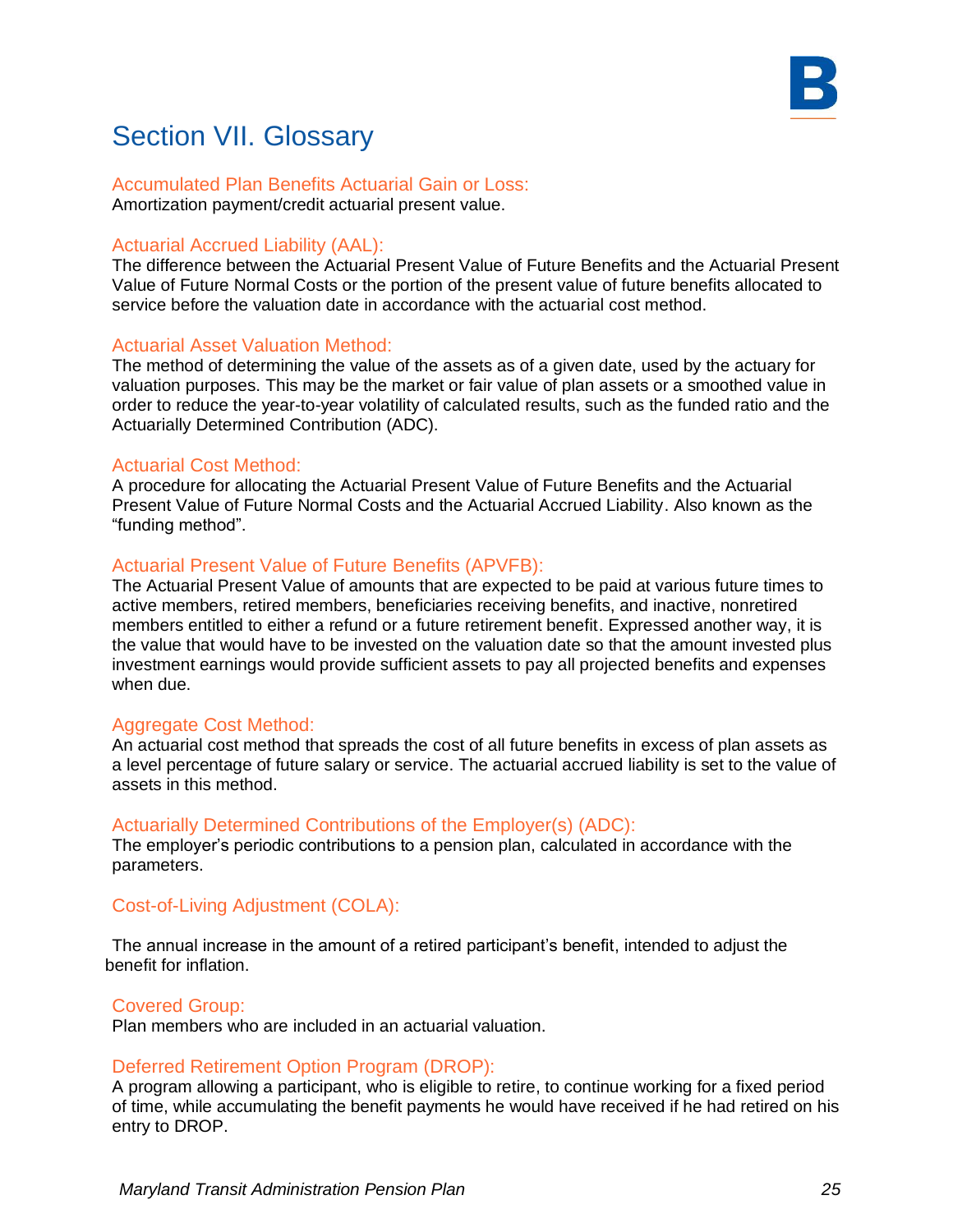

#### Demographic Assumption:

The assumptions regarding the future population of pension participants. This includes retirement, termination, disability, and mortality assumptions.

#### Economic Assumptions:

The assumptions regarding future economic factors, including COLA, salary improvement, change in average wages, changes in Social Security benefits, and investment returns.

#### Employer's Contributions:

The Contributions made in relation to the actuarially determined contributions of the employer (ADC). An employer has made a contribution in relation to the ADC if the employer has (a) made payments of benefits directly to or on behalf of a retiree or beneficiary, (b) made premium payments to an insurer, or (c) irrevocably transferred assets to a trust, or an equivalent arrangement, in which plan assets are dedicated to providing benefits to retirees and their beneficiaries in accordance with the terms of the plan and are legally protected from creditors of the employer(s) or plan administrator.

#### Entry Age Normal (EAN) Cost Method:

An actuarial cost method that spreads the cost for each individual's expected benefits over their career, either as a level percentage of pay or service. The actuarial accrued liability is the accumulated value of all past normal cost, and the unfunded accrued liability (surplus) is the excess of the AAL over the value of assets.

#### Expenses:

Plan expenses paid by the plan are divided into administrative and investment related expenses.

#### Funded Ratio:

The actuarial value of assets expressed as a percentage of the plan's actuarial accrued liability.

#### GASB:

Government Accounting Standards Board

#### GASB No. 25 and GASB No. 27:

These are the government accounting standards that set the accounting rules for public retirement systems and the employers that sponsor or contribute to them. Statement No. 27 sets the accounting rules for the employers that sponsor or contribute to public retirement systems while Statement No. 25 sets the rules for the systems themselves.

#### GASB No. 67 and GASB No. 68:

The government standards that replaced GASB 25 and 27. They are effective for plan years beginning after June 14, 2013 and employer fiscal years beginning after June 14, 2014.

#### Investment Return Assumption or Investment Rate of Return (Discount Rate):

The rate used to adjust a series of future payments to reflect the time value of money.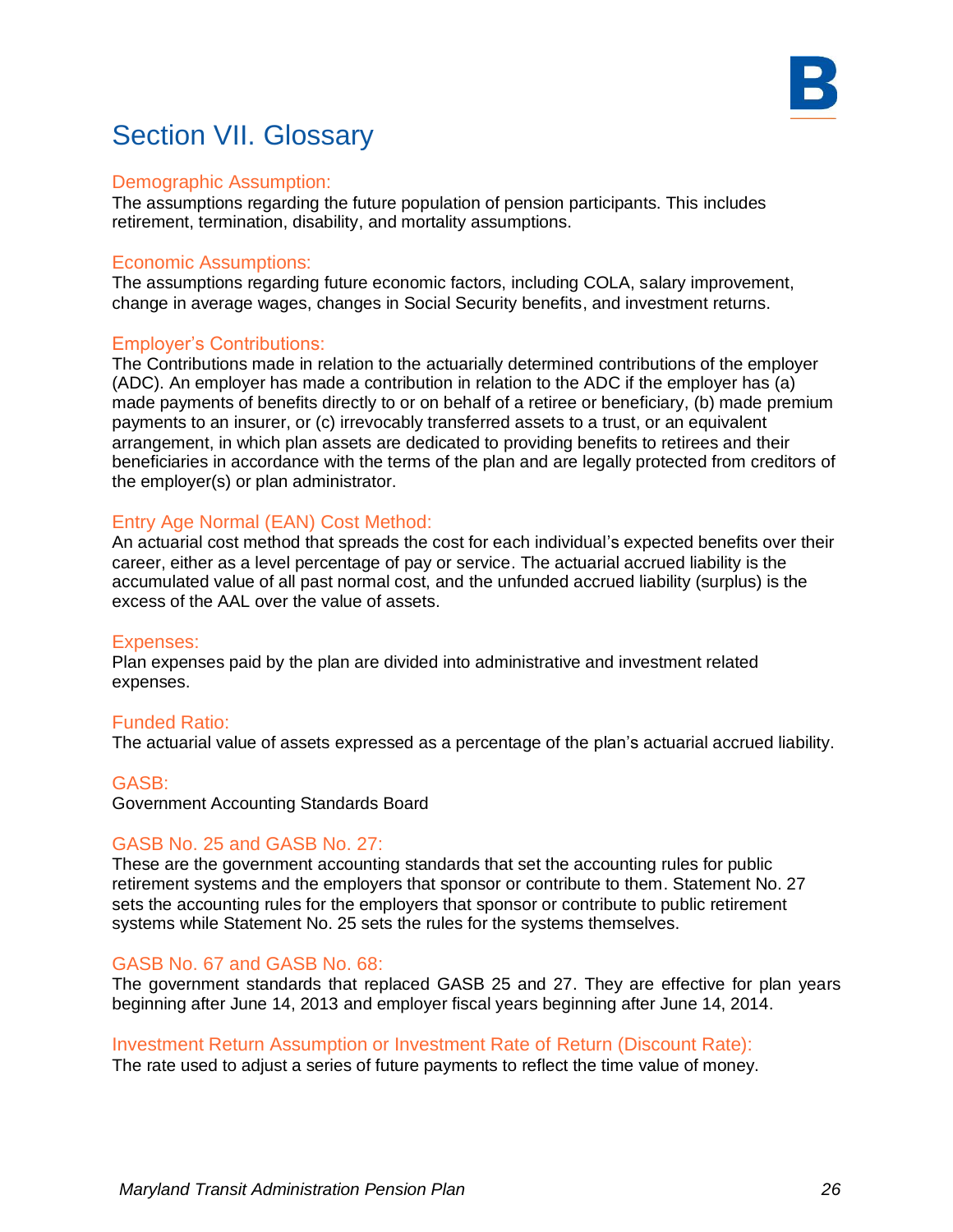

#### Level Percentage of Projected Payroll Amortization Method:

Amortization payments are calculated so that they are a constant percentage of the projected payroll of active plan members over a given number of years. The dollar amount of the payments generally will increase over time as payroll increases due to inflation; in dollars adjusted for inflation, the payments can be expected to remain level.

#### Normal Cost or Normal Actuarial Cost:

The portion of the Actuarial Present Value of pension plan benefits and expenses that is allocated to a valuation year by the Actuarial Cost Method.

#### Pay-as-you-go (PAYG):

A method of financing a benefits plan under which the contributions to the plan are generally made at about the same time and in about the same amount as benefit payments and expenses becoming due.

#### Payroll Growth Rate:

An actuarial assumption with respect to future increases in total covered payroll attributable to inflation; used in applying the level percentage of projected payroll amortization method.

#### Plan Liabilities:

Obligations payable by the plan at the reporting date, primarily including, benefits and refunds due and payable to plan members and beneficiaries, and accrued investment and administrative expenses. Plan liabilities do not include actuarial accrued liabilities for benefits that are not due and payable at the reporting date.

#### Plan Members:

The individuals covered by the terms of a Pension or OPEB plan. The plan membership generally includes employees in active service, terminated employees who have accumulated benefits but are not yet receiving them, and retired employees and beneficiaries currently receiving benefits.

#### Projected Unit Credit (PUC) Funding Method:

An actuarial cost method that spreads the employee's benefit over their career, as a level percentage of service. The normal cost is the present value of the portion of the benefit assigned to the current year. The actuarial accrued liability is the accumulated value of all past normal cost, and the unfunded accrued liability (surplus) is the excess of the AAL over the value of assets.

#### Post-employment:

The period between termination of employment and retirement as well as the period after retirement.

#### Salary Improvement:

An actuarial assumption regarding the increase in employees' salaries, reflecting cost-of-living, merit, and longevity increases.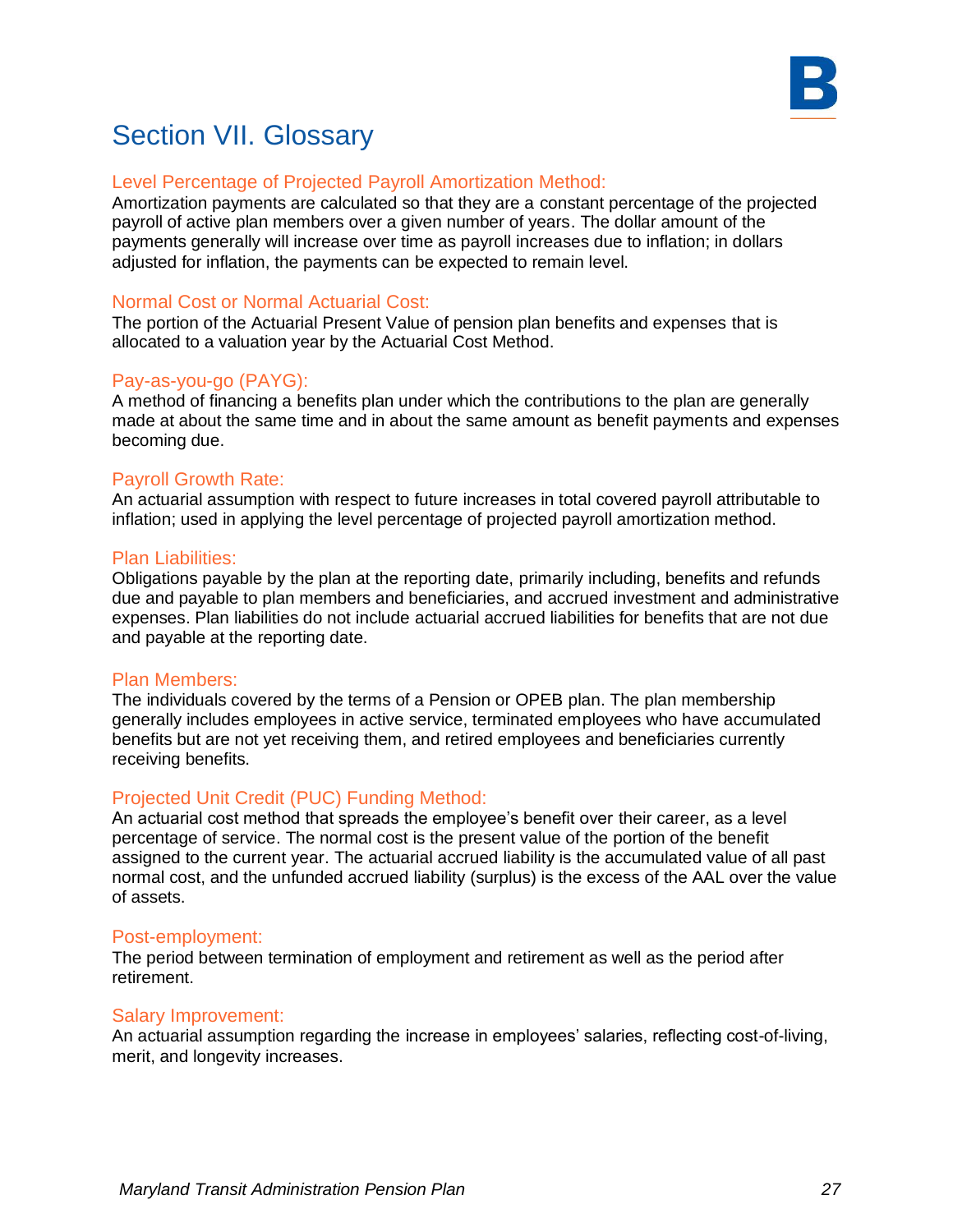

#### Select and Ultimate Rates:

Actuarial assumptions that contemplate different rates for successive years. Instead of a single assumed rate with respect to, for example, the investment return assumption, the actuary may apply different rates for the early years of a projection and a single rate for all subsequent years. For example, if an actuary applies an assumed investment return of 8 percent for year 2000, 7.5 percent for 2001, and 7 percent for 2002 and thereafter, then 8 percent and 7.5 percent are select rates, and 7 percent is the ultimate rate.

#### Unfunded Actuarial Accrued Liabilities:

The excess of the present value of prospective pension benefits, as of the date of a pension plan valuation, over the sum of (1) the actuarial value of the assets of the plan and (2) the present value of future normal costs determined by any of several actuarial cost methods. For plans that define an accrued liability, this amount equals the excess of the accrued liability over plan assets.

#### Vested Plan Benefits:

All benefits to which current participants have a vested right. They are based on pay and service through the valuation date. A participant has a vested right to a benefit if he/she would still be eligible to receive that benefit if their employment was terminated on the valuation date.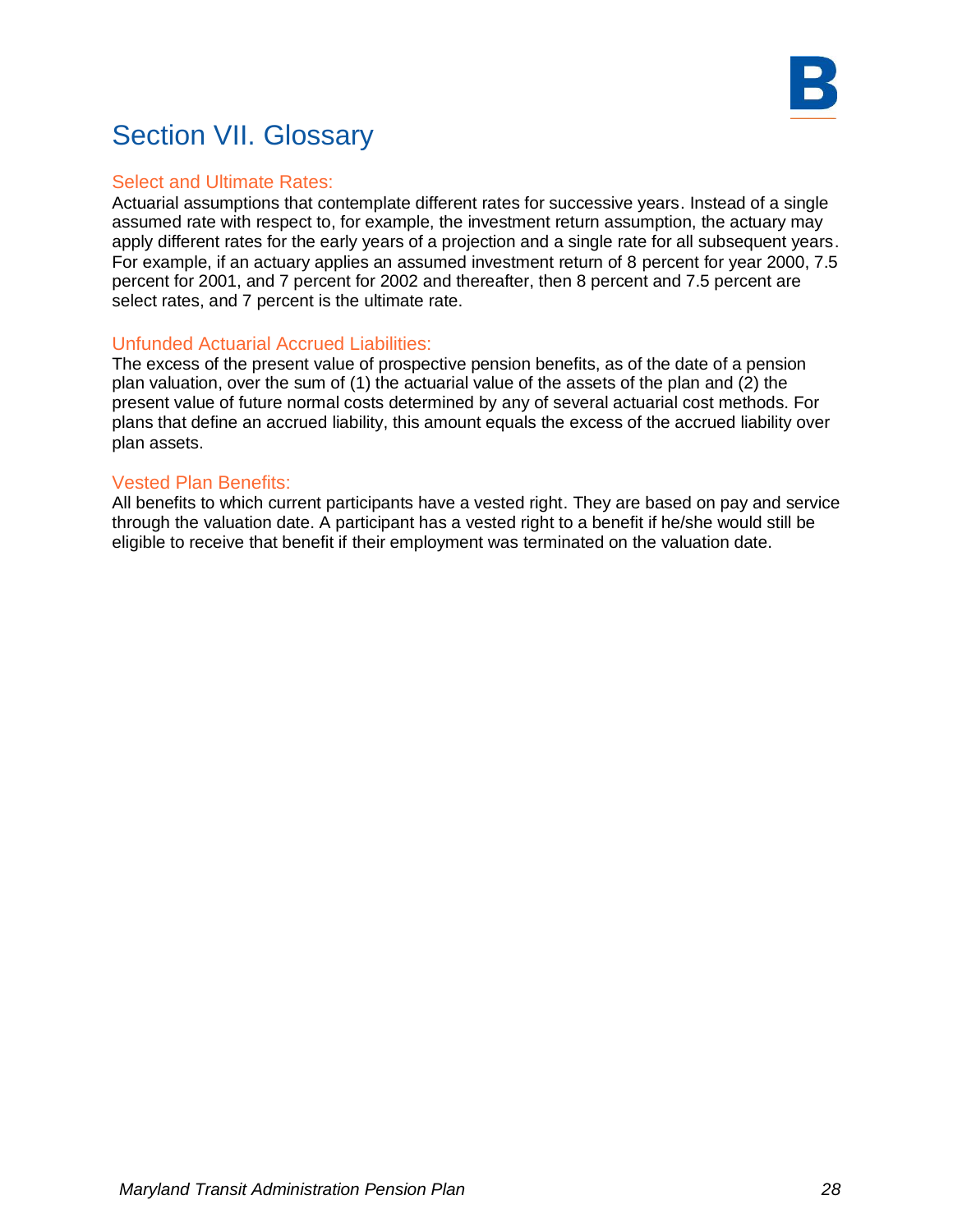

### Summary of Funding Progress

| <b>Valuation</b><br><b>Date</b> | (1)<br><b>Actuarial</b><br><b>Value of</b><br><b>Assets</b> | (2)<br><b>Actuarial Accrued</b><br><b>Liability</b> | (3)<br><b>Percentage Funded</b><br>(1) / (2) | (4)<br><b>Unfunded</b><br><b>Actuarial Accrued</b><br>Liability<br>$(2) - (1)$ | (5)<br><b>Annual Covered</b><br><b>Base Payroll</b> | (6)<br><b>Unfunded Actuarial</b><br><b>Accrued Liability</b><br>as a Percentage<br>of Base Payroll<br>(4) / (5) |
|---------------------------------|-------------------------------------------------------------|-----------------------------------------------------|----------------------------------------------|--------------------------------------------------------------------------------|-----------------------------------------------------|-----------------------------------------------------------------------------------------------------------------|
| 7/1/2011                        | 187,917,728                                                 | 433,637,216                                         | 43.3%                                        | 245,719,488                                                                    | 147,474,199                                         | 166.6%                                                                                                          |
| 7/1/2012                        | 200,259,694                                                 | 451,288,292                                         | 44.4%                                        | 251,028,598                                                                    | 152,276,494                                         | 164.9%                                                                                                          |
| 7/1/2013                        | 210,736,651                                                 | 495,100,701                                         | 42.6%                                        | 284,364,050                                                                    | 137,596,326                                         | 206.7%                                                                                                          |
| 7/1/2014                        | 230,072,392                                                 | 515,327,523                                         | 44.6%                                        | 285,255,131                                                                    | 135,544,813                                         | 210.5%                                                                                                          |
| 7/1/2015                        | 248,469,522                                                 | 557,256,179                                         | 44.6%                                        | 308,786,657                                                                    | 137,427,168                                         | 224.7%                                                                                                          |
| 7/1/2016                        | 268,413,355                                                 | 670,528,571                                         | 40.0%                                        | 402,115,216                                                                    | 137, 153, 770                                       | 293.2%                                                                                                          |
| 7/1/2017                        | 290,605,477                                                 | 706,246,613                                         | 41.2%                                        | 415,641,136                                                                    | 145,833,561                                         | 285.0%                                                                                                          |
| 7/1/2018                        | 316,454,023                                                 | 735,810,303                                         | 43.0%                                        | 419,356,280                                                                    | 148,444,632                                         | 282.5%                                                                                                          |
| 7/1/2019                        | 339,002,828                                                 | 789,044,109                                         | 43.0%                                        | 450,041,281                                                                    | 149,767,952                                         | 300.5%                                                                                                          |
| 7/1/2020                        | 362,292,739                                                 | 836,613,531                                         | 43.3%                                        | 474,320,792                                                                    | 157,761,162                                         | 300.7%                                                                                                          |

Analysis of the dollar amounts of net assets available for benefits, actuarial accrued liability, and unfunded actuarial accrued liability in isolation can be misleading. Expressing the net assets available for benefits as a percentage of the actuarial accrued liability provides one indication of funding status on a going-concern basis. Analysis of this percentage over time indicates whether the Plan is becoming financially stronger or weaker. Generally, the greater this percentage, the stronger the Plan. Trends in unfunded actuarial accrued liability and annual covered payroll are both affected by inflation. Expressing the unfunded actuarial accrued liability as a percentage of annual covered payroll approximately adjusts for the effects of inflation and aids analysis of the MTA's progress made in accumulating sufficient assets to pay benefits when due. Generally, the smaller this percentage, the stronger the Plan.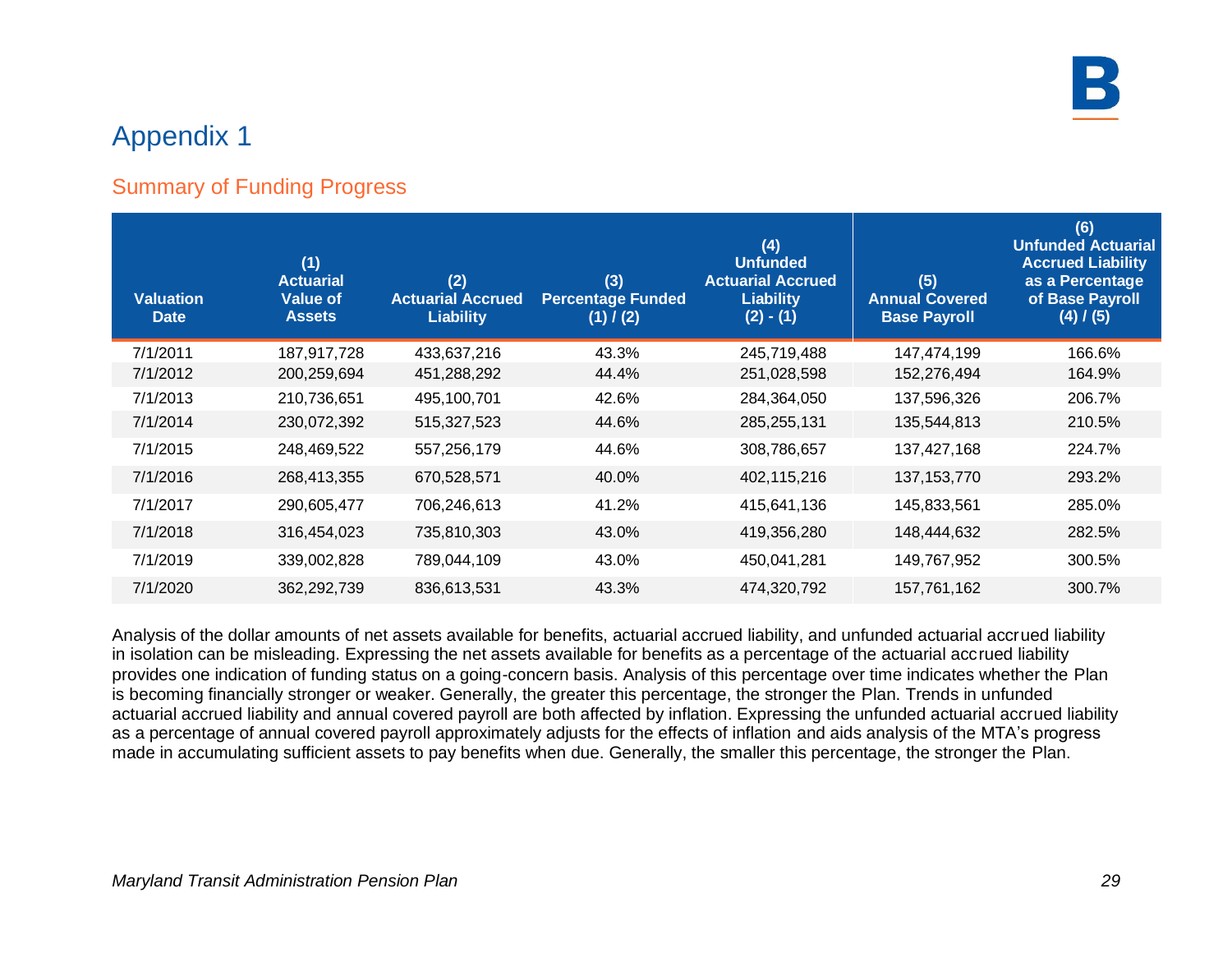## Schedule of Employer Contributions

| <b>Plan Year</b><br><b>Ending</b> | <b>Actuarially</b><br><b>Determined</b><br><b>Contribution</b> | <b>Actual</b><br><b>Contribution</b> | <b>Percent</b><br><b>Contributed</b> |
|-----------------------------------|----------------------------------------------------------------|--------------------------------------|--------------------------------------|
| 06/30/2012                        | 32,859,285                                                     | 32,859,285                           | 100.0%                               |
| 06/30/2013                        | 34,582,249                                                     | 29,518,757                           | 85.4%                                |
| 06/30/2014                        | 39,748,933                                                     | 39,748,933                           | 100.0%                               |
| 06/30/2015                        | 40,807,270                                                     | 35,400,000                           | 86.75%                               |
| 06/30/2016                        | 44,736,075                                                     | 40,997,059                           | 91.64%                               |
| 06/30/2017                        | 62,217,185                                                     | 40,997,059                           | 65.89%                               |
| 06/30/2018                        | 66,495,406                                                     | 40,997,059                           | 61.65%                               |
| 06/30/2019                        | 64,648,783                                                     | 41,597,059                           | 64.34%                               |
| 06/30/2020                        | 55,213,341                                                     | 43,249,926                           | 78.33%                               |
| 06/30/2021                        | 58,841,684                                                     | TBD                                  | TBD                                  |

The information presented in the required supplementary schedules was determined as part of the actuarial valuations at the dates indicated.

| Actuarial cost method                      | Entry Age Normal, Level Dollar                                                                                                                                                                                                                                                                |
|--------------------------------------------|-----------------------------------------------------------------------------------------------------------------------------------------------------------------------------------------------------------------------------------------------------------------------------------------------|
| Asset valuation method                     | 5 Year open period smoothing (Actual                                                                                                                                                                                                                                                          |
|                                            | Market Value vs. Expected Actuarial Value)                                                                                                                                                                                                                                                    |
| Actuarial assumptions:                     |                                                                                                                                                                                                                                                                                               |
| Investment rate of return                  | 7.40% net of investment expenses for FYE<br>2021                                                                                                                                                                                                                                              |
| Projected salary increase                  | Refer to Actuarial Assumptions                                                                                                                                                                                                                                                                |
| Post-retirement cost-of-living adjustments | Local 1300 union participants are assumed<br>to receive a COLA on each of the following<br>dates: 8/1/2018, 8/1/2019, 8/1/2020, and<br>8/1/2021. Local 2 union participants are<br>assumed to receive a COLA on each of the<br>following dates: 8/1/2019, 8/1/2020,<br>8/1/2021, and 8/1/2022 |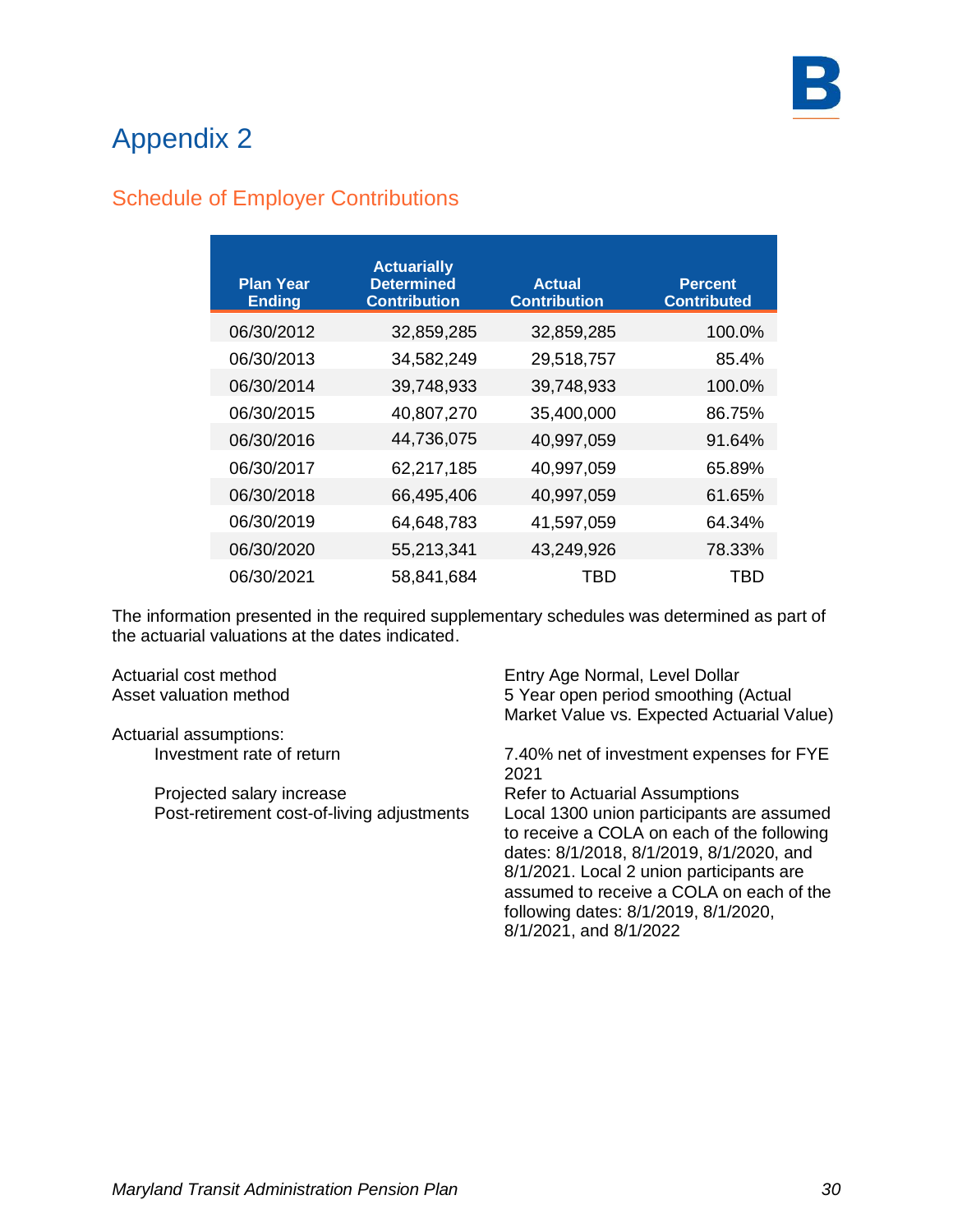

## Benefit Payment Projection

The following table shows the estimated benefit payments from July 1, 2020 through June 30, 2030.

| <b>Fiscal Year</b><br><b>Ending</b> | <b>Benefits</b> |
|-------------------------------------|-----------------|
| 2021                                | 46,836,000      |
| 2022                                | 50,169,000      |
| 2023                                | 52,481,000      |
| 2024                                | 54,745,000      |
| 2025                                | 56,991,000      |
| 2026                                | 59,276,000      |
| 2027                                | 61,647,000      |
| 2028                                | 63,786,000      |
| 2029                                | 66,030,000      |
| 2030                                | 68,151,000      |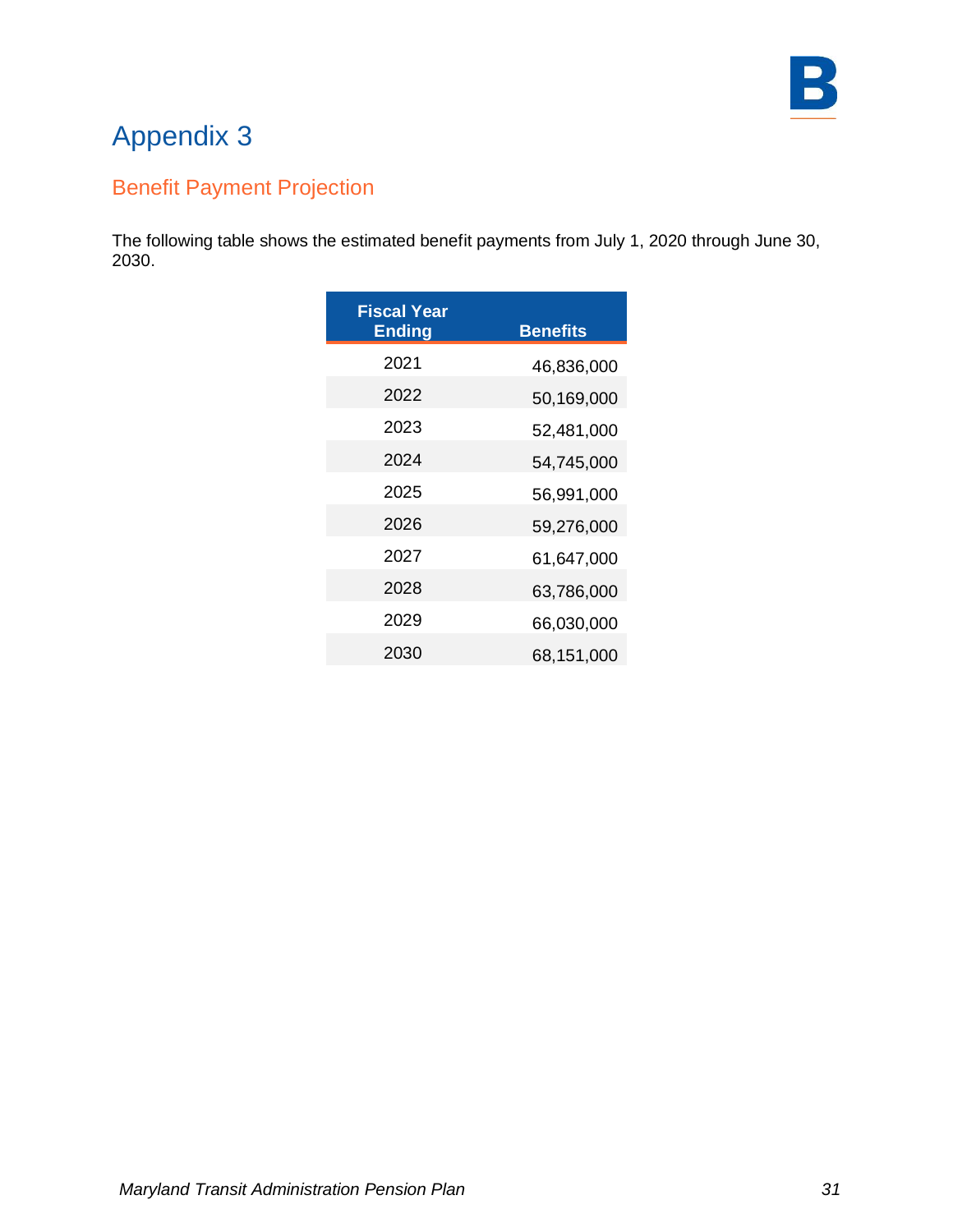### ASOP 51 Disclosure

Actuarial Standard of Practice No. 51 *Assessment and Disclosure of Risk Associated with Measuring Pension Obligations and Determining Pension Plan Contributions* is effective for actuarial valuations after November 2018. The standard requires actuaries to provide information so that users of the report can better understand the potential for future results to vary from the results presented in this report and identify risks on the plan's future financial condition. This standard does not require the assessment to be based on numerical calculations.

Examples of risk common to most public plans include the following (generally listed from greatest to least risk):

- Investment risk: The potential that investment returns will be different than expected. The Trustees are well aware of this risk.
- Contribution risk: Most commonly this is associated with the potential that actual future contributions are not made in accordance with the plan's actuarially based funding policy. When this occurs, it can create negative long-term problems.
- Longevity and other demographic risks: The potential that mortality or other demographic experience will be different than expected.
- Asset/liability mismatch risk: The potential that changes in asset values are not matched by changes in the value of liabilities.
- Cash flow risks: The potential that contributions coming into the plan will not cover benefit payments. While common in well-funded plans, this still requires the use of interest, dividends or principal to cover benefit payments. When assets need to be sold (or more cash held) it can be an issue. Poorly funded plans with DROP lump sum payments can be a particular issue.

One item left off this list is "interest rate risk" (i.e., the potential that interest rates will be different than expected). This risk is common in corporate ERISA plans where funding is based on bond rates. Interest rates on bonds are still an important consideration when setting an expected return assumption and can change over time.

There are some plan maturity measures that are significant to understanding the risks associated with the plan. The following table shows four commonly used measures of the relative riskiness of a pension plan, relative to the plan sponsor and the employee group covered by the plan.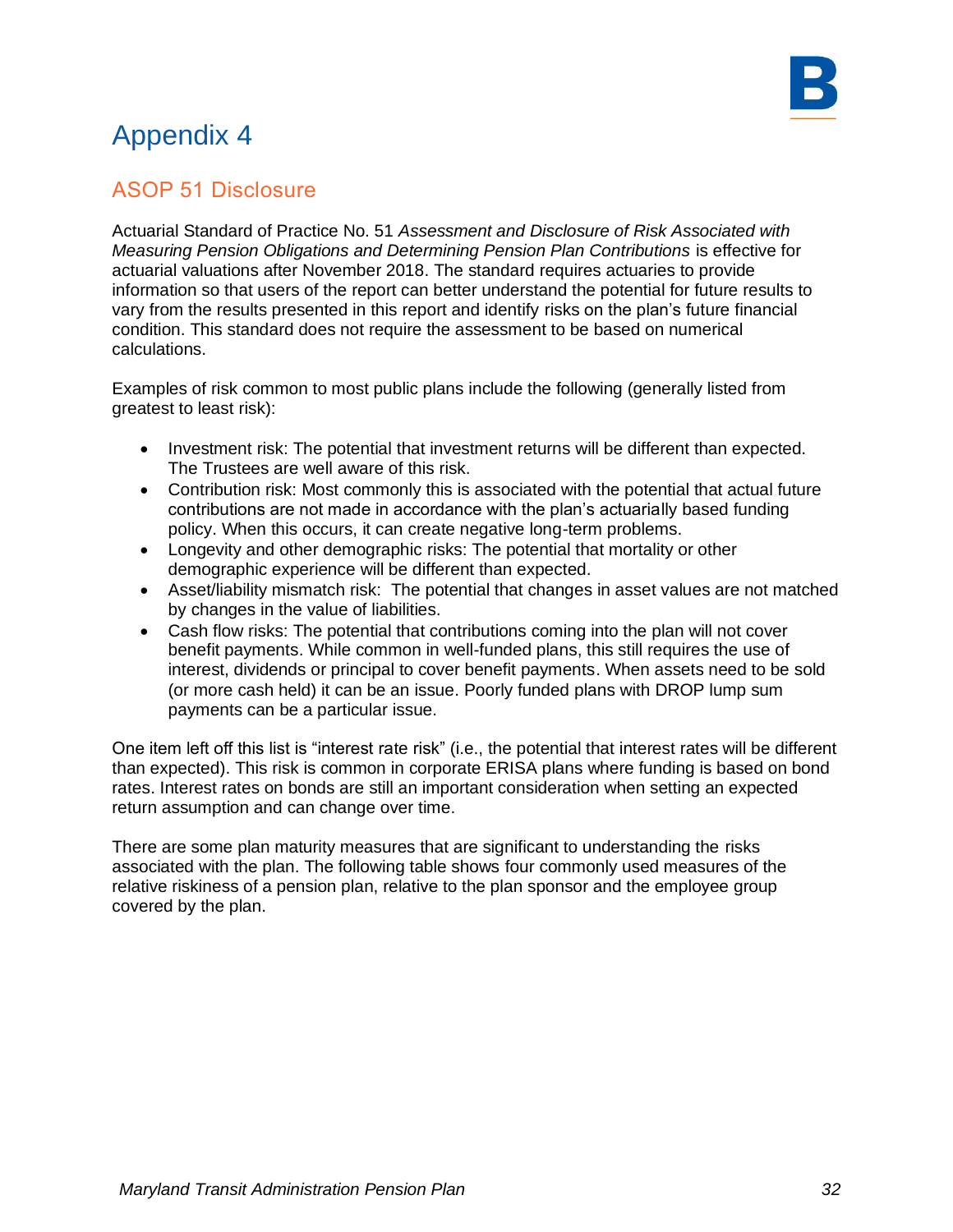### ASOP 51 Disclosure

| <b>Risk Measure</b>                                           | 7/1/2018 | 7/1/2019 | 7/1/2020 | <b>Conservative</b><br><b>Measures</b> |
|---------------------------------------------------------------|----------|----------|----------|----------------------------------------|
| Retiree Liability as a Percent of Total Liability             | 50%      | 50%      | 48%      | $< 50\%$                               |
| Assets to Payroll <sup>4</sup><br>(Asset Volatility Ratio)    | 2.0      | 22       | 2.1      | $<$ 5                                  |
| <b>Liabilities to Payroll</b><br>(Liability Volatility Ratio) | 5.0      | 5.3      | 5.3      | <5                                     |
| Benefit Payments to Contributions <sup>5</sup>                | 0.8      | 1.0      | 0.9      | $1 - 3$                                |

The Asset Volatility Ratio (AVR) is equal to the market value of assets (MVA) divided by payroll. A higher AVR implies that the plan is exposed to greater contribution volatility. The current AVR of 2.1 indicates that a 1% asset gain/loss can be related to about 2.1% of the annual payroll. The plan currently amortizes asset gains/losses over a period of 20 years. This would result in a change in the MTA's contribution of about 0.2% of payroll for each 1.0% change in market assets.

The Liability Volatility Ratio (LVR) is equal to the Actuarial Accrued Liability (AAL) divided by payroll. A higher LVR implies that the plan is exposed to greater contribution volatility due to changes in liability measurements. The current LVR of 5.3 indicates that a 1% liability gain/loss can be related to about 5.3% of the annual payroll. The plan currently amortizes liability gains/losses over a period of 20 years. This would result in a change in the MTA's contribution of about 0.5% of payroll for each 1.0% change in AAL. As the plan approaches a 100% funded level, the AVR will converge to the LVR.

The use of payroll in these risk measures is an easily available substitute for the employer's revenue and often reflects the employer's ability to afford the plan. As shown in the table above, the Plan is not considered "low risk" in all ratios but is converging towards it. Each of these measures are a measure of plan maturity. The ratios are generally outside of the "conservative" range because the plan is becoming more mature. Mature plans present more risk to plan sponsors because changes to the liability or assets will result in large changes in the unfunded liability as compared to the overall size of the employer as measured by payroll.

<sup>4</sup> The payroll number represents base pay, not including overtime.

<sup>5</sup> For the year ending on the date shown.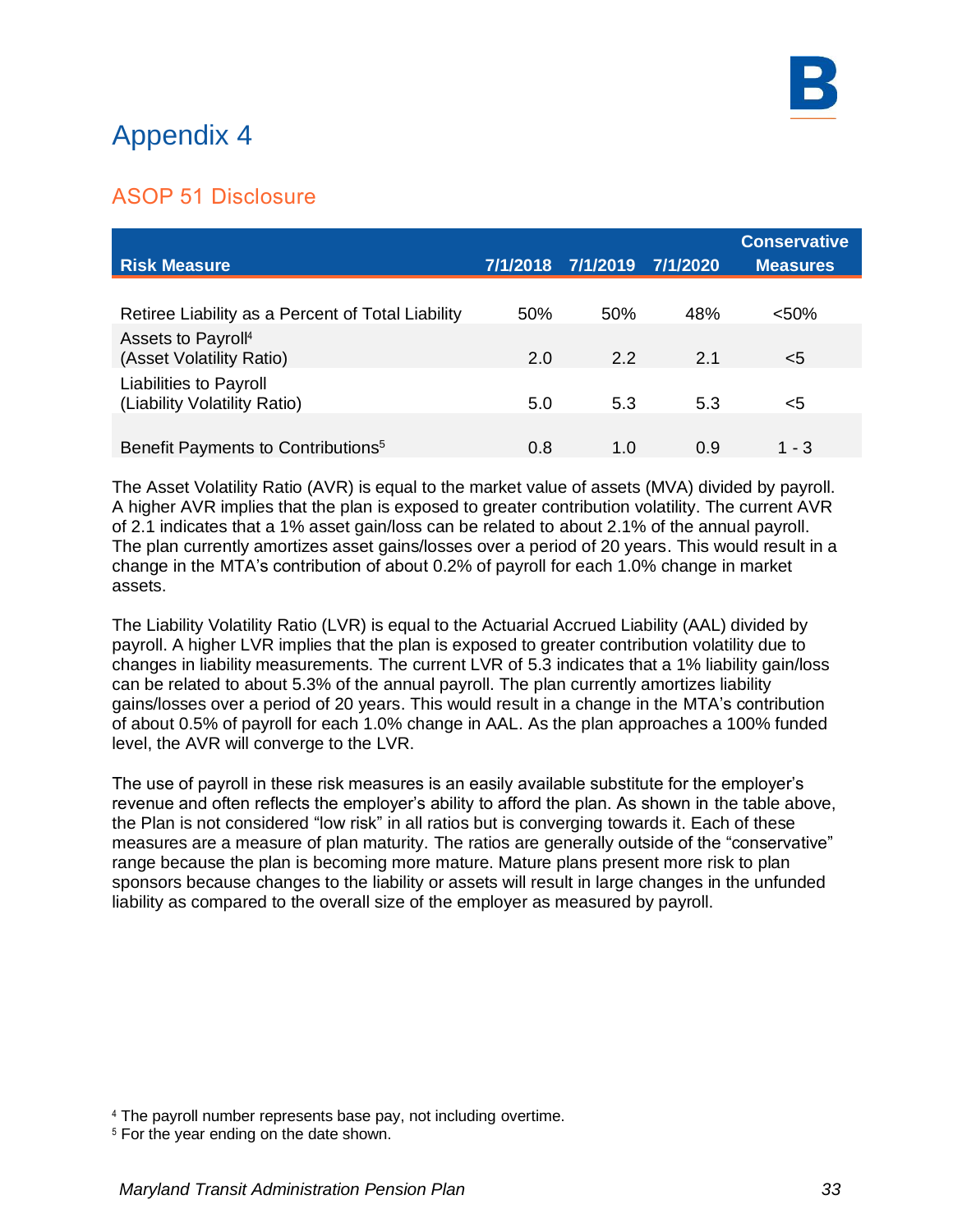



### ASOP 51 Disclosure

If the plan or employer were interested in doing more quantitative assessment of risks, the following are example of tests that could be performed:

Scenario Test—A process for assessing the impact of one possible event, or several simultaneously or sequentially occurring possible events, on a plan's financial condition.

Sensitivity Test—A process for assessing the impact of a change in an actuarial assumption on an actuarial measurement.

Stochastic Modeling—A process for generating numerous potential outcomes by allowing for random variations in one or more inputs over time for the purpose of assessing the distribution of those outcomes.

Stress Test—A process for assessing the impact of adverse changes in one or relatively few factors affecting a plan's financial condition.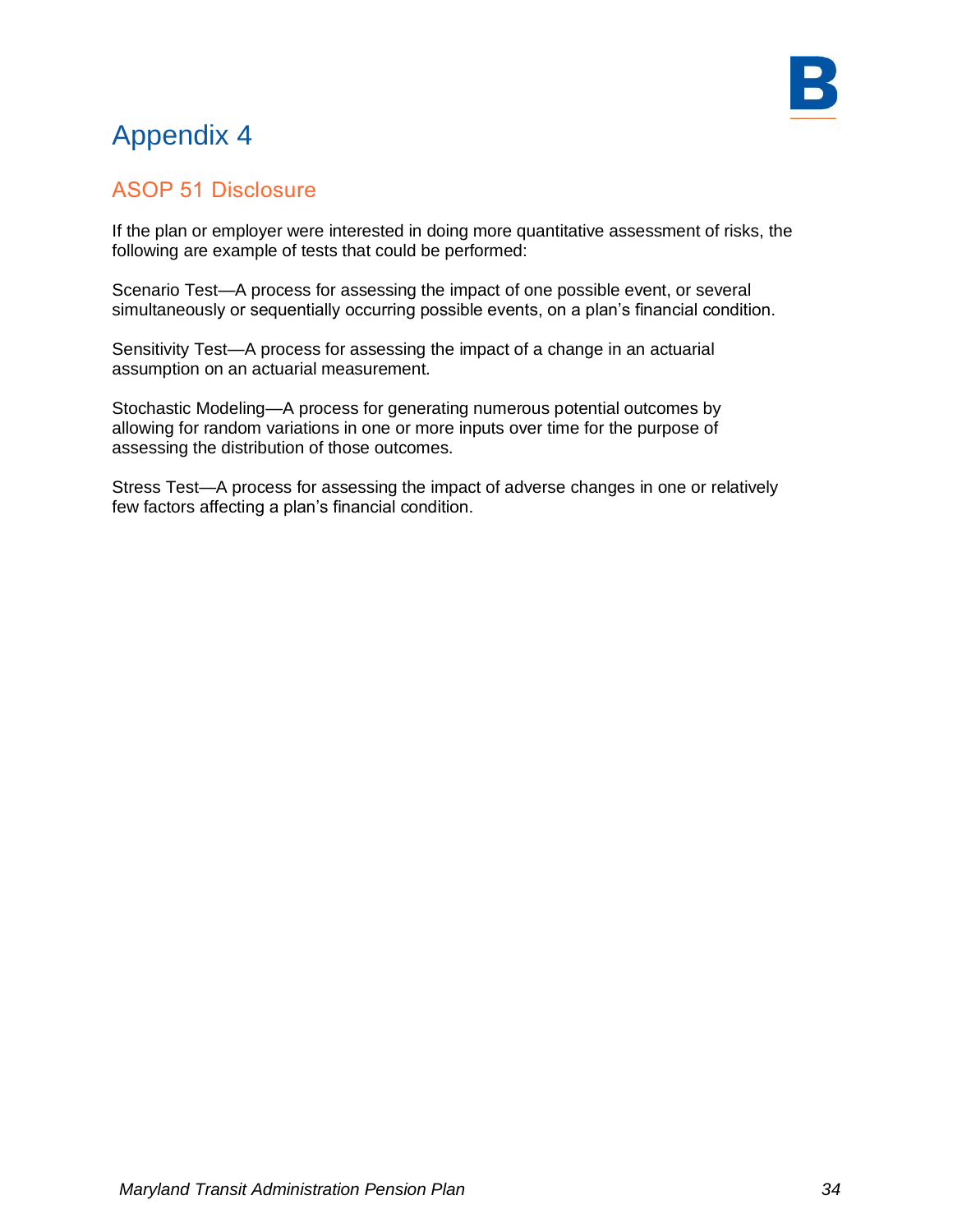### Actuarial Certification

This actuarial valuation sets forth our calculation of an estimate of the liabilities of the Maryland Transit Administration Pension Plan, together with a comparison of these liabilities with the value of the plan assets, as submitted by the Maryland Transit Administration (MTA). This calculation and comparison with assets is applicable for the valuation date only. The future is uncertain, and the Plan may become better funded or more poorly funded in the future. This valuation does not provide any guarantee that the Plan will be able to provide the promised benefits in the future.

This is a deterministic valuation in that it is based on a single set of assumptions. This set of assumptions is one possible basis for our calculations. Other assumptions may be equally valid. The future is uncertain and the Plan's actual experience will differ from those assumptions; these differences may be significant or material because these results are very sensitive to the assumptions made and, in some cases, to the interaction between the assumptions. We may consider that some factors are not material to the valuation of the Plan and may not provide a specific assumption for those factors. We may have used other assumptions in the past. We will likely consider changes in assumptions at a future date.

Different assumptions or scenarios within the range of possibilities may also be reasonable and results based on those assumptions would be different. As a result of the uncertainty inherent in a forward looking projection over a very long period of time, no one projection is uniquely "correct" and many alternative projections of the future could also be regarded as reasonable. Two different actuaries could, quite reasonably, arrive at different results based on the same data and different views of the future. A "sensitivity analysis" shows the degree to which results would be different if you substitute alternative assumptions within the range of possibilities for those utilized in this report. We have not been engaged to perform such a sensitivity analysis and thus the results of such an analysis are not included in this report. At the MTA's request, Bolton Partners, Inc. is available to perform such a sensitivity analysis.

MTA is responsible for selecting the Plan's funding policy, actuarial valuation methods, asset valuation methods, and assumptions. The policies, methods and assumptions used in this valuation are those that have been so prescribed and are described in this report. The MTA is solely responsible for communicating to Bolton Partners, Inc. any changes required thereto.

MTA could reasonably ask how the valuation would change if we used a different assumption set or if plan experience exhibited variations from our assumptions. This report does not contain such an analysis. This type of analysis would be a separate assignment.

In addition, decisions regarding benefit improvements, benefit changes, the trust's investment policy, and similar issues should not be based on this valuation. These are complex issues and other factors should be considered when making such decisions. These other factors might include the anticipated vitality of the local economy and future growth expectations, as well as other economic and financial factors.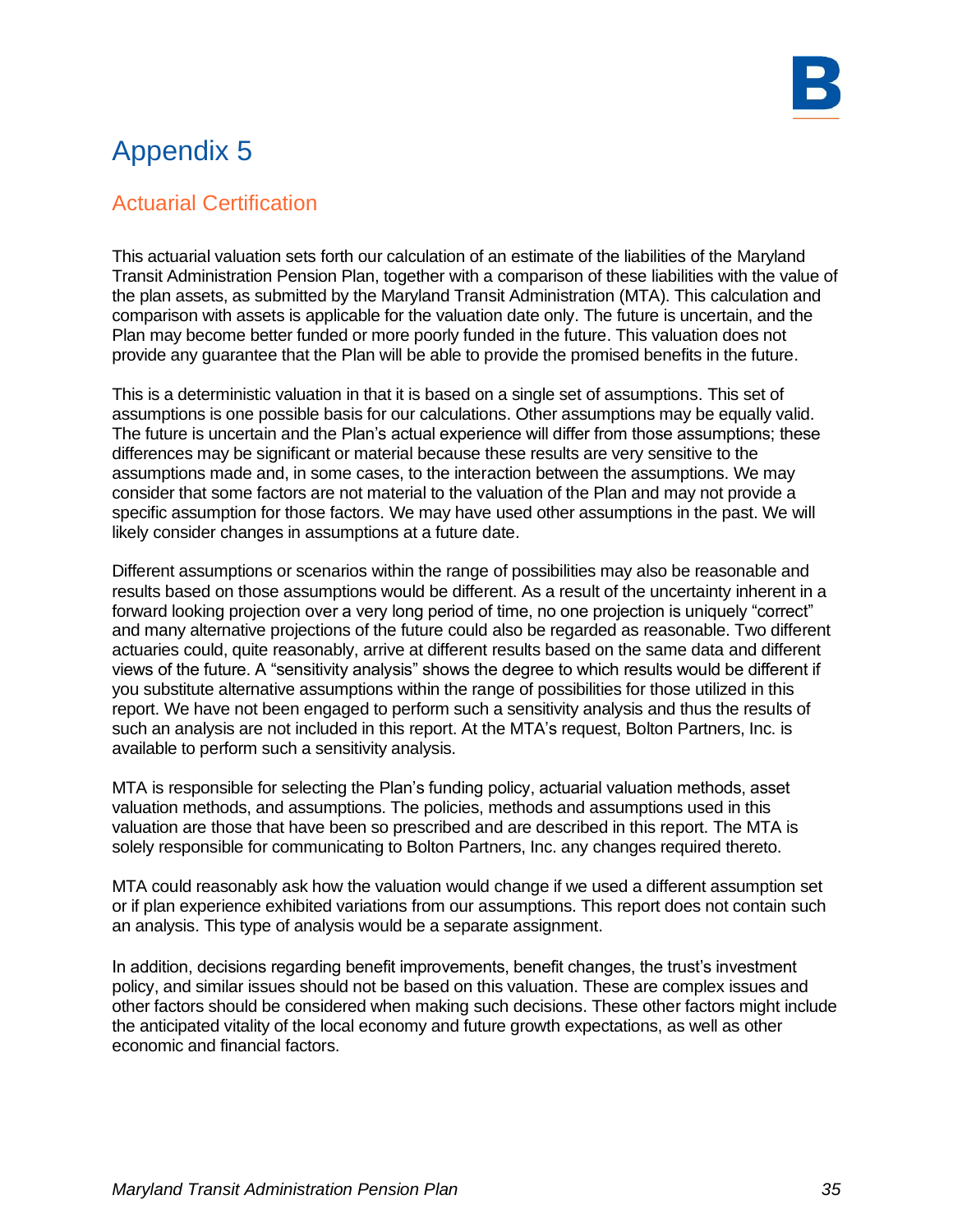### Actuarial Certification

The cost of this Plan is determined by the benefits promised by the Plan, the plan's participant population, the investment experience of the plan and many other factors. An actuarial valuation is a budgeting tool for the MTA. It does not affect the cost of the Plan. Different funding methods provide for different timing of contributions to the Plan. As the experience of the Plan evolves, it is normal for the level of contributions to the Plan to change. If a contribution is not made for a particular year, either by deliberate choice or because of an error in a calculation, that contribution can be made in later years. We will not be responsible for contributions that are made at a future time rather than an earlier time. The Plan sponsor is responsible for funding the cost of the Plan.

We make every effort to ensure that our calculations are accurately performed. These calculations are complex. Despite our best efforts, we may make a mistake. We reserve the right to correct any potential errors by amending the results of this report or by including the corrections in a future valuation report.

Because modeling all aspects of a situation is not possible or practical, we may use summary information, estimates, or simplifications of calculations to facilitate the modeling of future events in an efficient and cost-effective manner. We may also exclude factors or data that are immaterial in our judgment. Use of such simplifying techniques does not, in our judgment, affect the reasonableness of valuation results for the Plan.

This report is based on plan provisions, census data, and asset data submitted by MTA. We have relied on this information for purposes of preparing this report but have not performed an audit. The accuracy of the results presented in this report is dependent upon the accuracy and completeness of the underlying information. The Plan sponsor is solely responsible for the validity and completeness of this information.

MTA is solely responsible for selecting the Plan's investment policies, asset allocations and individual investments. Bolton Partners, Inc.'s actuaries have not provided any investment advice to the MTA.

The information in this report was prepared for the internal use of the MTA and its auditors in connection with our actuarial valuations of the pension plan. It is neither intended nor necessarily suitable for other purposes. Bolton Partners, Inc. is not responsible for the consequences of any other use or the reliance upon this report by any other party.

The only purpose of this report is to:

• Provide the recommended employer contribution for the 2020 fiscal year.

This report may not be used for any other purpose; Bolton Partners, Inc. is not responsible for the consequences of any unauthorized use or the reliance on this report by any other party.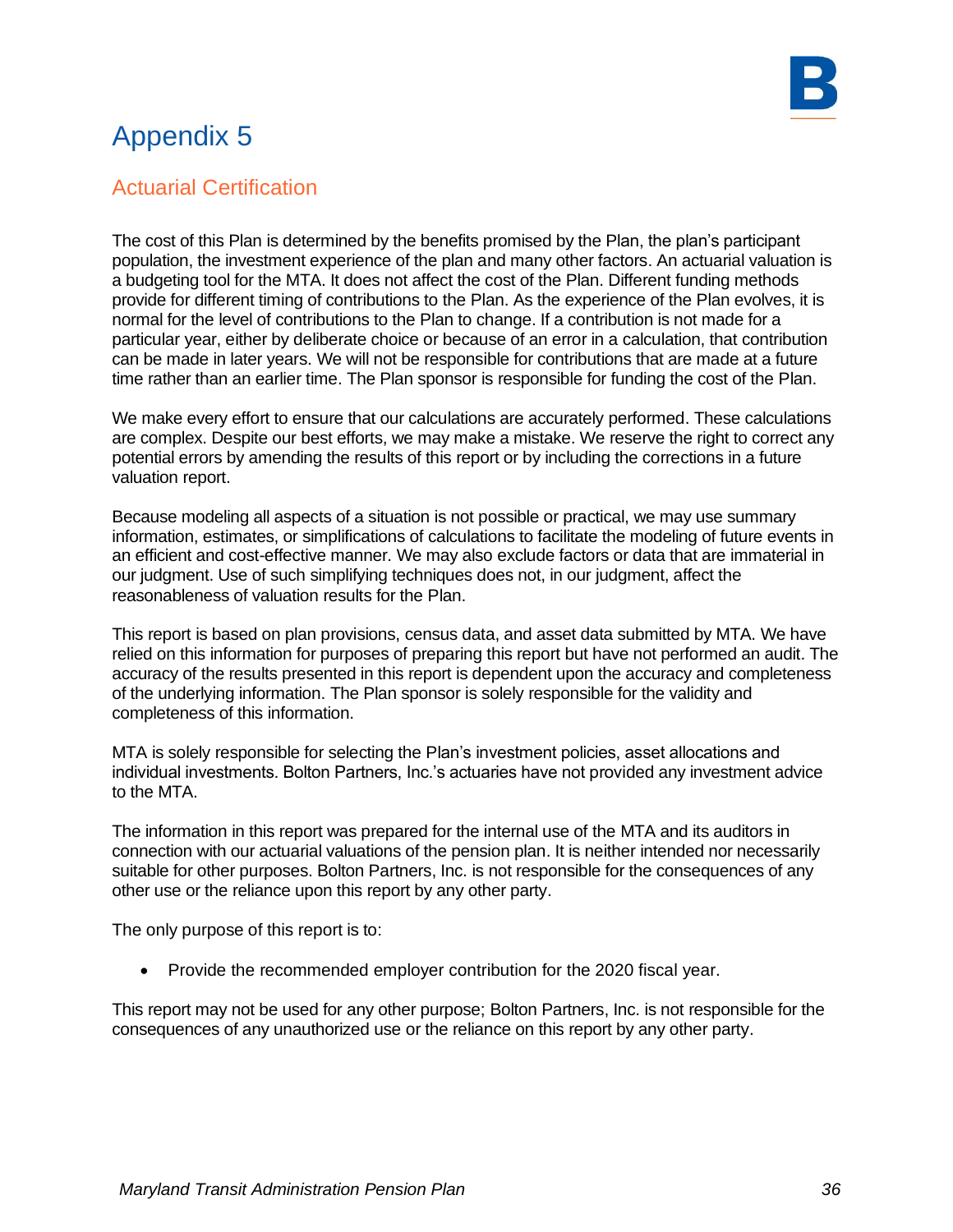

### Actuarial Certification

The calculation of actuarial liabilities for valuation purposes is based on a current estimate of future benefit payments. The calculation includes a computation of the "present value" of those estimated future benefit payments using an assumed discount rate; the higher the discount rate assumption, the lower the estimated liability will be. For purposes of estimating the liabilities (future and accrued) in this report, you selected an assumption based on the expected long-term rate of return on Plan investments. Using a lower discount rate assumption, such as a rate based on long-term bond yields, could substantially increase the estimated present value of future and accrued liabilities.

Because valuations are a snapshot in time and are based on estimates and assumptions that are not precise and will differ from actual experience, contribution calculations are inherently imprecise. There is no uniquely "correct" level of contributions for the coming plan year.

This report provides certain financial calculations for use by the auditor. These values have been computed in accordance with our understanding of generally accepted actuarial principles and practices and fairly reflect the actuarial position of the Plan. The various actuarial assumptions and methods which have been used are, in our opinion, appropriate for the purposes of this report.

The report is conditioned on the assumption of an ongoing plan and is not meant to present the actuarial position of the Plan in the case of Plan termination. Future actuarial measurements may differ significantly from the current measurements presented in this report due to such factors as the following: plan experience differing from that anticipated by the economic or demographic assumptions, changes in economic or demographic assumptions, increases or decreases expected as part of the natural operation of the methodology used for these measurements (such as the end of an amortization period or additional cost or contribution requirements based on the Plan's funded status), and changes in plan provisions or applicable law.